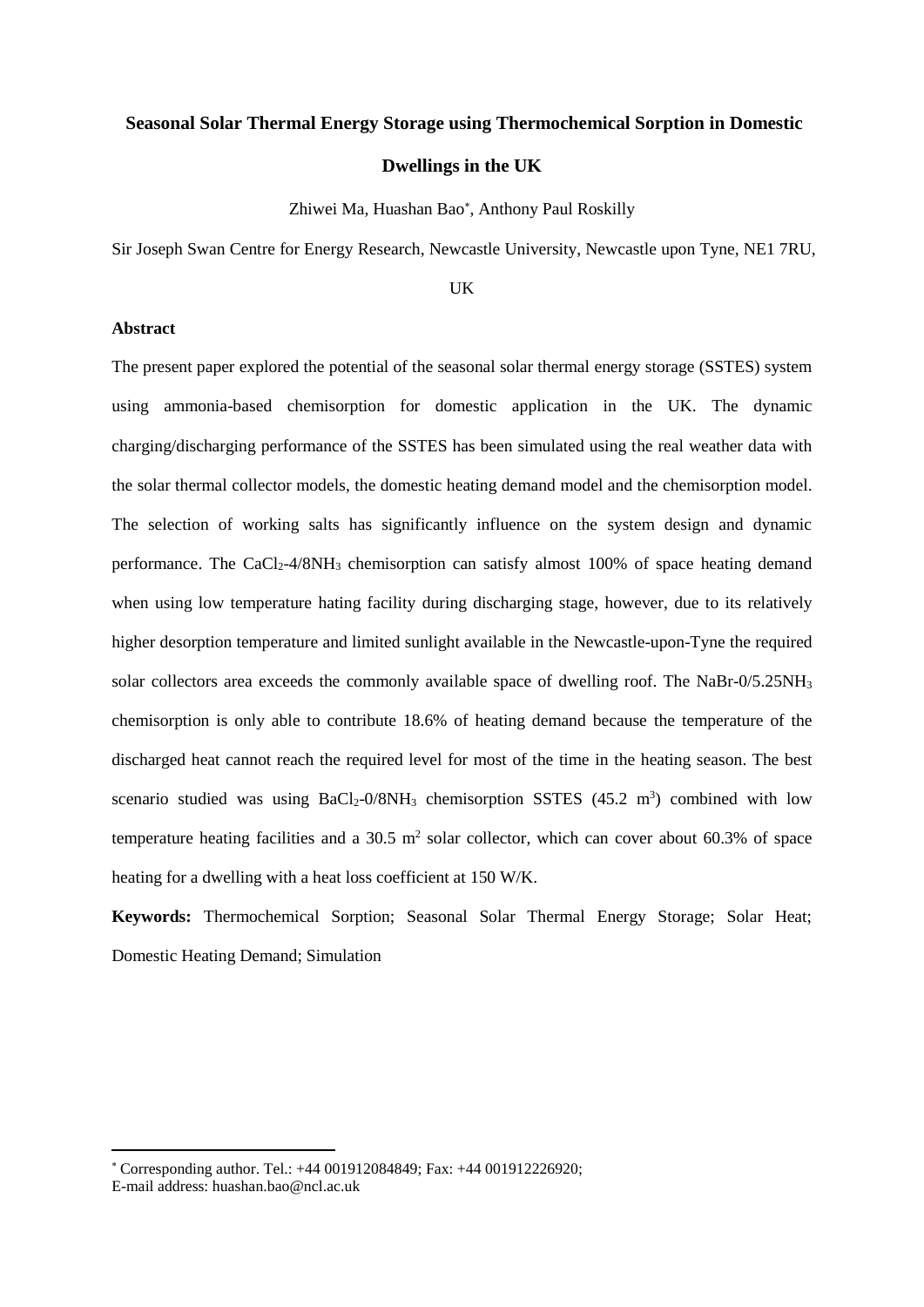| Nomenclature        |                                                     |
|---------------------|-----------------------------------------------------|
| Ar                  | parameter in chemisorption kinetic model $(s^{-1})$ |
| $c_p$               | specific heat (J/(kg K))                            |
| $\boldsymbol{D}$    | diameter (m)                                        |
| $\boldsymbol{h}$    | heat transfer coefficient $(W/(m^2 K))$             |
| $\Delta H$          | reaction enthalpy (J/mol NH <sub>3</sub> )          |
| $\boldsymbol{I}$    | solar radiation $(W/m^2)$                           |
| L                   | length (m)                                          |
| $\boldsymbol{m}$    | parameter in chemisorption kinetic model (-)        |
| $\boldsymbol{M}$    | mass (kg)                                           |
| n                   | molar number (mol)                                  |
| Nu                  | Nusselt number (-)                                  |
| $\boldsymbol{P}$    | pressure (Pa)                                       |
| $P^{\circ}$         | standard pressure (Pa)                              |
| Pr                  | Prandtl number (-)                                  |
| $\varrho$           | heating load (kWh)                                  |
| r                   | radius (m)                                          |
| Re                  | Reynolds number                                     |
| $\boldsymbol{S}$    | source term $(W/m^3)$                               |
| $\Delta S$          | reaction entropy (J/(mol K))                        |
| t                   | time(s)                                             |
| $\boldsymbol{T}$    | temperature (K)                                     |
| $\boldsymbol{u}$    | flow velocity (m/s)                                 |
| $\overline{UA}$     | overall heat loss coefficient of dwelling (W/K)     |
| $\boldsymbol{V}$    | volume $(m^3)$                                      |
| $\boldsymbol{\chi}$ | degree of conversion (-)                            |
| Greeks              |                                                     |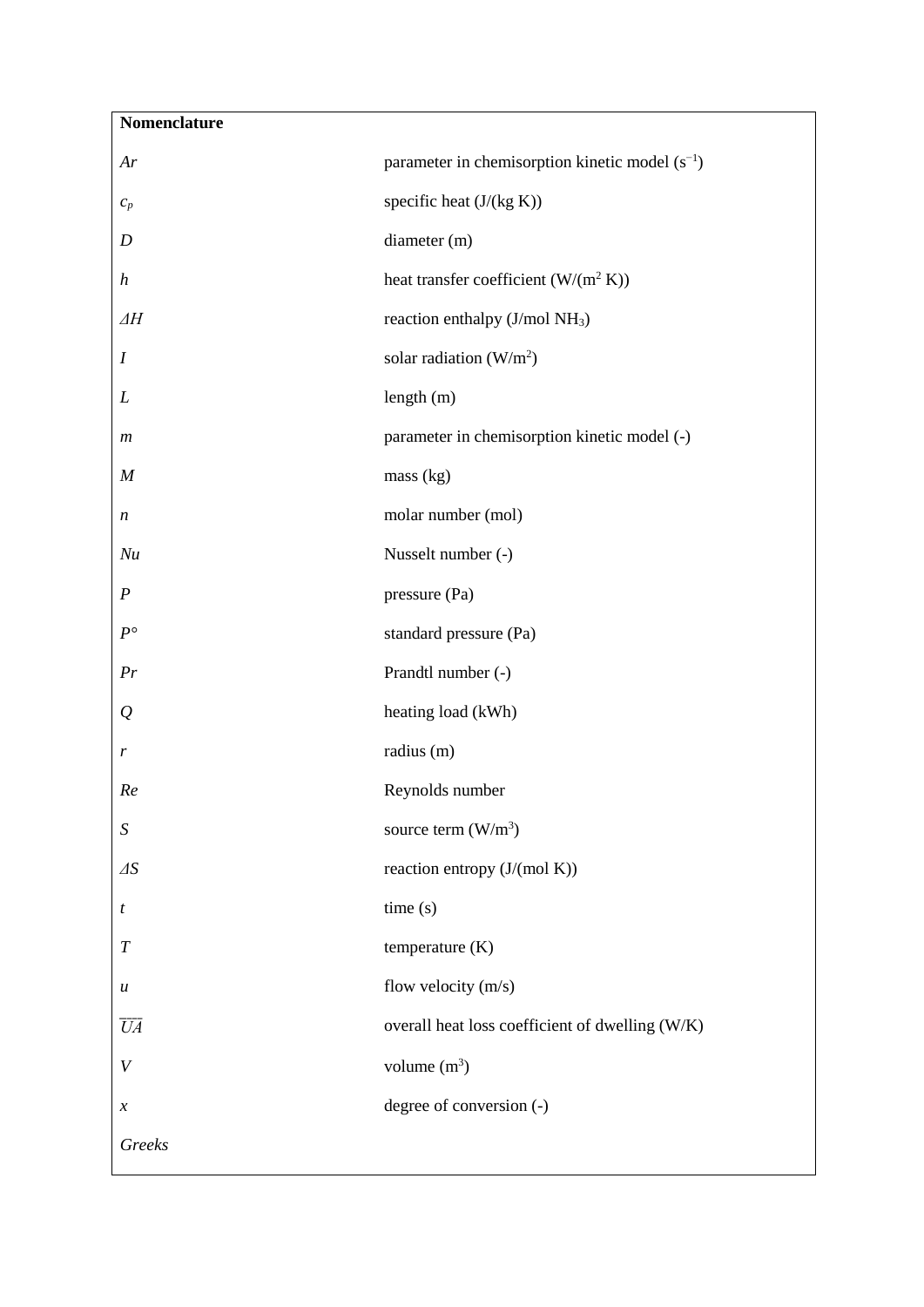| $\delta$            | thickness (m)                  |  |  |  |  |
|---------------------|--------------------------------|--|--|--|--|
| $\eta$              | efficiency (-)                 |  |  |  |  |
| λ                   | thermal conductivity (W/(m K)) |  |  |  |  |
| $\rho$              | density $(kg/m^3)$             |  |  |  |  |
| Subscripts          |                                |  |  |  |  |
| $\rm{a}$            | ambient                        |  |  |  |  |
| ad                  | adsorption / adsorbent         |  |  |  |  |
| $\mathbf b$         | bulk                           |  |  |  |  |
| $\mathbf{C}$        | constraint                     |  |  |  |  |
| de                  | desorption                     |  |  |  |  |
| eq                  | equilibrium                    |  |  |  |  |
| $\mathbf f$         | heat transfer fluid            |  |  |  |  |
| $\operatorname{in}$ | inlet                          |  |  |  |  |
| NH <sub>3</sub>     | ammonia                        |  |  |  |  |
| ${\bf R}$           | room                           |  |  |  |  |
| $\operatorname{SH}$ | space heating                  |  |  |  |  |

# **1 Introduction**

In the UK, about 82.8% of domestic final energy consumption is for space and water heating; the total space and water heating consumes about 33.9% of the final energy consumption of the UK economy, which is about 48 Mt oil equivalent annually [1]. To reduce greenhouse gas emissions and improve energy security, it is imperative to promote the development of low carbon heating technologies with higher energy efficiency and encourage higher penetration of renewable energy source.

The UK receives a moderate amount of sunlight, with an insolation of between 0.8 and 1.3 megawatthours per square meter ( $MWh/m<sup>3</sup>$ ) [2], and the amount of solar radiation incident on the roof of a typical home exceeds its energy consumption over a year [3]. However, the longstanding barriers to utilise the solar thermal energy lie in the mismatch between the solar energy availability and the heating demand, which has motivated intensive research and development of seasonal solar thermal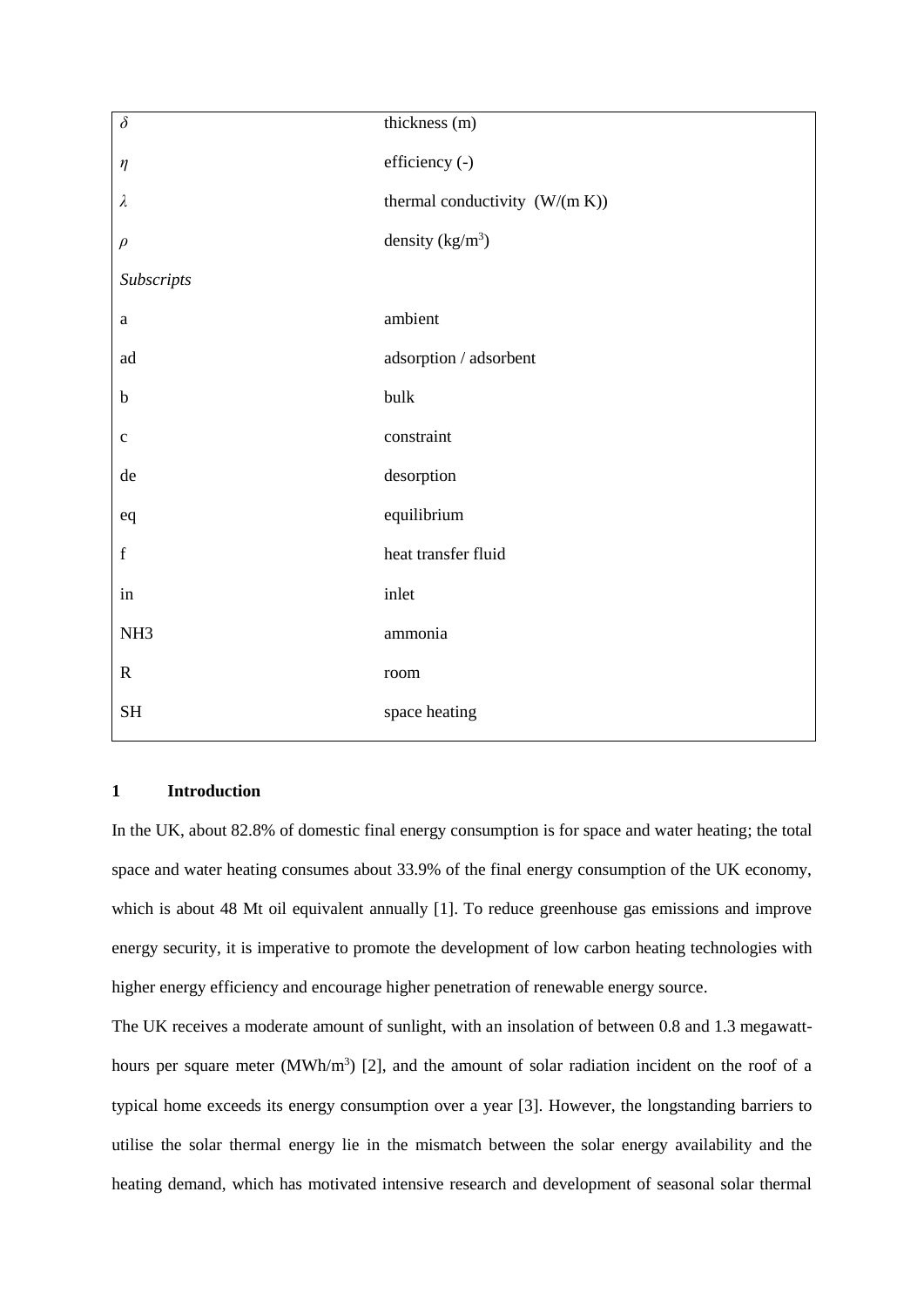energy storage (SSTES) [3]. Some large scale water based SSTES system has been demonstrated [4, 5]. These systems stored hot water in tank, pit, borehole or aquifer layer for community-scale district heating, and the energy storage density was at the level of 50 kWh/m<sup>3</sup>. Small scale SSTES systems, e.g. for a single dwelling, have not yet been fully investigated, considering the risk of large volume system employing the conventional sensible heat storage method, which is not favourable in the domestic scenarios.

Ammonia-based chemisorption has been widely recognized as a promising thermal energy storage technology [6] due to its large energy density and almost zero-loss long-term storage, it has great potential for the compact domestic SSTES application. Ma et al. [7] studied the feasibility of applying SSTES system in domestic dwellings in eight representative cities in the UK. Storage capacities and system volumes of different storage technologies and the critical solar collector areas required to meet the heating demand were studied and compared. When the overall heat loss coefficient of the dwelling was 150 W/K and water inlet temperature to the solar collector was 40 °C, the critical solar collector area and storage capacity of a thermochemical sorption SSTES were in the range of  $33.51-34.29$  m<sup>2</sup> and 6073.25–6336.35 kWh respectively. Li et al. [8, 9] proposed a dual-mode ammonia chemisorption cycle for SSTES using two sets of reactor-condenser/evaporator units. During warm winter with relatively higher ambient temperature, ambient heat was used to evaporate ammonia and the ammonia vapour was adsorbed by the salt in reactor to discharge the stored heat; while in the cold winter, when one-stage chemisorption was not enough to deliver the heat at sufficient high temperature for space heating, the heat released from one ammonia chemisorption unit was used to evaporate the ammonia for the other chemisorption unit as the second-stage heat upgrading. Using this method, the storage system can deliver useful heat under the weather condition of −30°C to 15°C ambient temperature in the winter. The storage efficiency and energy density were at 0.6 and 1043  $kJ/kg$  (material-based) salt when using  $CaCl<sub>2</sub>-NH<sub>3</sub>$  as the working pair with the targeted output heat temperature at 62 °C and ambient temperature at 0 °C. The main drawback of this approach is the potentially further reduced system-based energy density of the SSTES due to more complex system configuration and more components involved. Jiang et al. [10] experimentally studied the SSTES system using resorption MnCl<sub>2</sub>-CaCl<sub>2</sub>-NH<sub>3</sub> working pair. The system featured a specific energy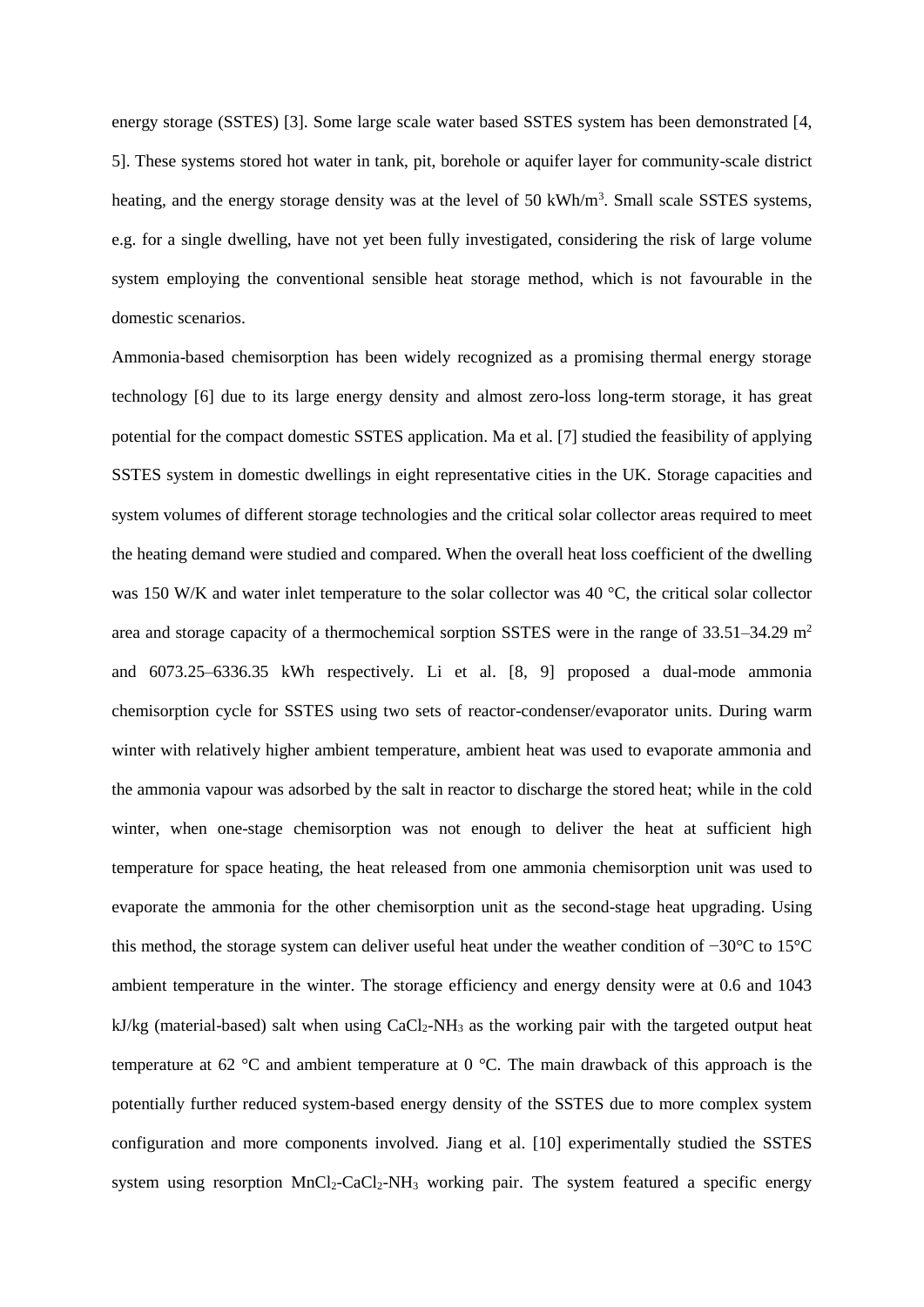density of 1149 kJ/kg (material-based) and a storage efficiency of 0.58 when the charging heat temperature, ambient temperature and output temperature were at 150 °C, 15 °C and 30 °C respectively. The authors also gave two possible solutions to elevate the output temperature during discharging stage, one was using the concept proposed by Li et al. [8, 9] to upgrade the heat using two-stage adsorption, the other was introducing electricity to compress the desorbed low pressure ammonia to a higher pressure level which then can be adsorbed by the salt at relatively higher temperature.

Some studies have been done on SSTES using ammonia-based chemisorption, however there is lack of dynamic performance simulation of the whole system to be applied to a real world scenario. To go beyond the theoretical analysis and equilibrium performance discussion devoiced from the real condition of the climate and the solar sources, and get better understanding and more insights of system design and material selection in practice, the current work presents a case study of demonstrating the feasibility of thermochemical sorption SSTES system in the city of Newcastleupon-Tyne in the UK, through numeric simulation of system dynamic behaviour using the real climate data. The mathematical model of the whole thermochemical sorption (i.e. chemisorption) SSTES system integrates the models of two different types of solar collectors (flat-plate type and evacuated tube type), space heating demand model and the chemisorption model to calculate the maximum amount of heat to be charged and discharged and the share of the total heating demand can be delivered by the SSTES, as well as the corresponding SSTES volume and the solar collector area required.

#### **2 Analysis methods**

# 2.1 Chemisorption SSTES system

The basic configuration of a chemisorption system, which comprises one adsorbent reactor and one refrigerant container (condenser/evaporator), is applied in this work as shown in Figure 1. The shelland-finned tube type of the adsorbent reactor was employed as the adsorbent is compressed and packed in between the fins gap while the heat transfer fluid flows inside the tubes. Each finned tube is treated as one chemisorption module, thereby the whole system can be easily scaled up or down by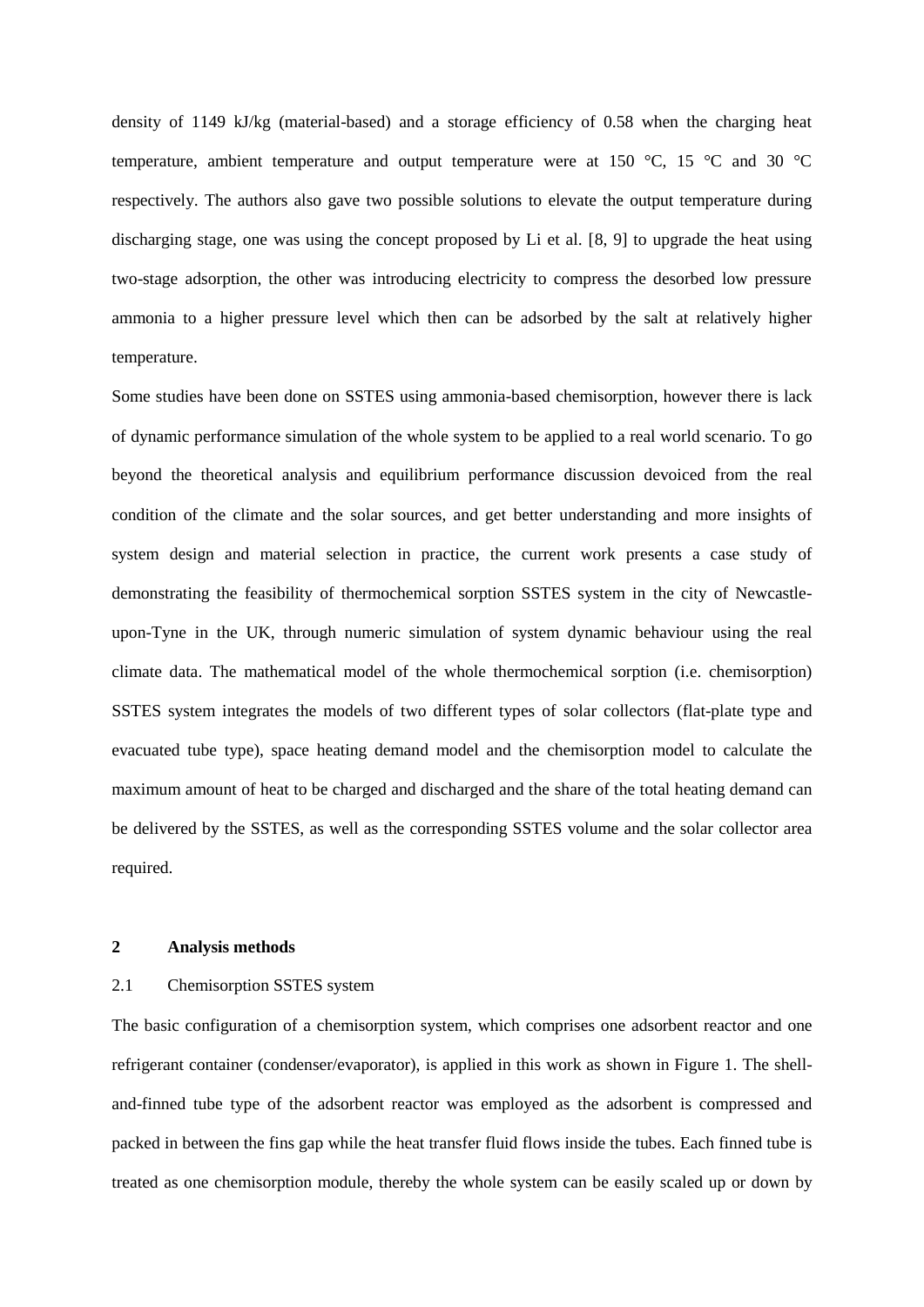adding more or removing some modules. The halide salt ammoniate-ammonia coordination reaction of CaCl2-4/8NH3, BaCl2-0/8NH<sup>3</sup> and NaBr-0/5.25NH<sup>3</sup> were used for chemisorption in the present study due to their relatively low desorption temperature [11] so that to allow the effective recovery and utilisation of solar thermal energy from two most common types of solar collectors, flat-plate collector and evacuated tube collector.

During the charging process, the adsorbent in the SSTES is heated and desorbs ammonia vapour, namely, the hot water heated by the solar collector supplies heat to a group of modular adsorbent finned-tubes and subsequently moves to another group when the desorption of the previous group completes. The number of each group of modular finned-tubes has been analyzed and discussed to find out whether there is an optimal arrangement. The desorbed ammonia is then condensed in the condenser at ambient temperature. Because of the varying weather condition including the solar radiation as the heat sources and the ambient temperature as the heat sink temperature, both of the obtained hot water temperature and the required desorption temperature are changing, therefore the thermal charging via ammonia desorption unnecessarily occurs continuously but only when the temperature of the heated adsorbent goes beyond the desorption equilibrium temperature determined by the ammonia condensation pressure.

During the discharging process, the condenser becomes an evaporator. The ammonia evaporates at the ambient temperature and subsequently is adsorbed by a group of modular adsorbent finned-tubes, while the adsorption heat released is used to heat the circulating water for space heating; when the adsorption of this group completes, the evaporated ammonia vapour is directed to another group of adsorbent finned-tubes to continue releasing adsorption heat, and so on. The feed and return temperature of the hot water for space heating were pre-defined based on different end-user heating facilities, such as conventional radiator using 70 °C as feed temperature and 40 °C as return temperature [12] and the low temperature heating facility (e.g. floor heating or fan convector) using 35 °C as feed temperature and 25 °C as return temperature [13]. If the total heating demand is known, thus the hot water flow rate at the end-user heating facility would be a fixed value for satisfactory heating, with the pre-defined temperature of the feed and return water; further, the water flow rate through each modular finned-tube depends on the number of the modular tubes in each group. Ideally,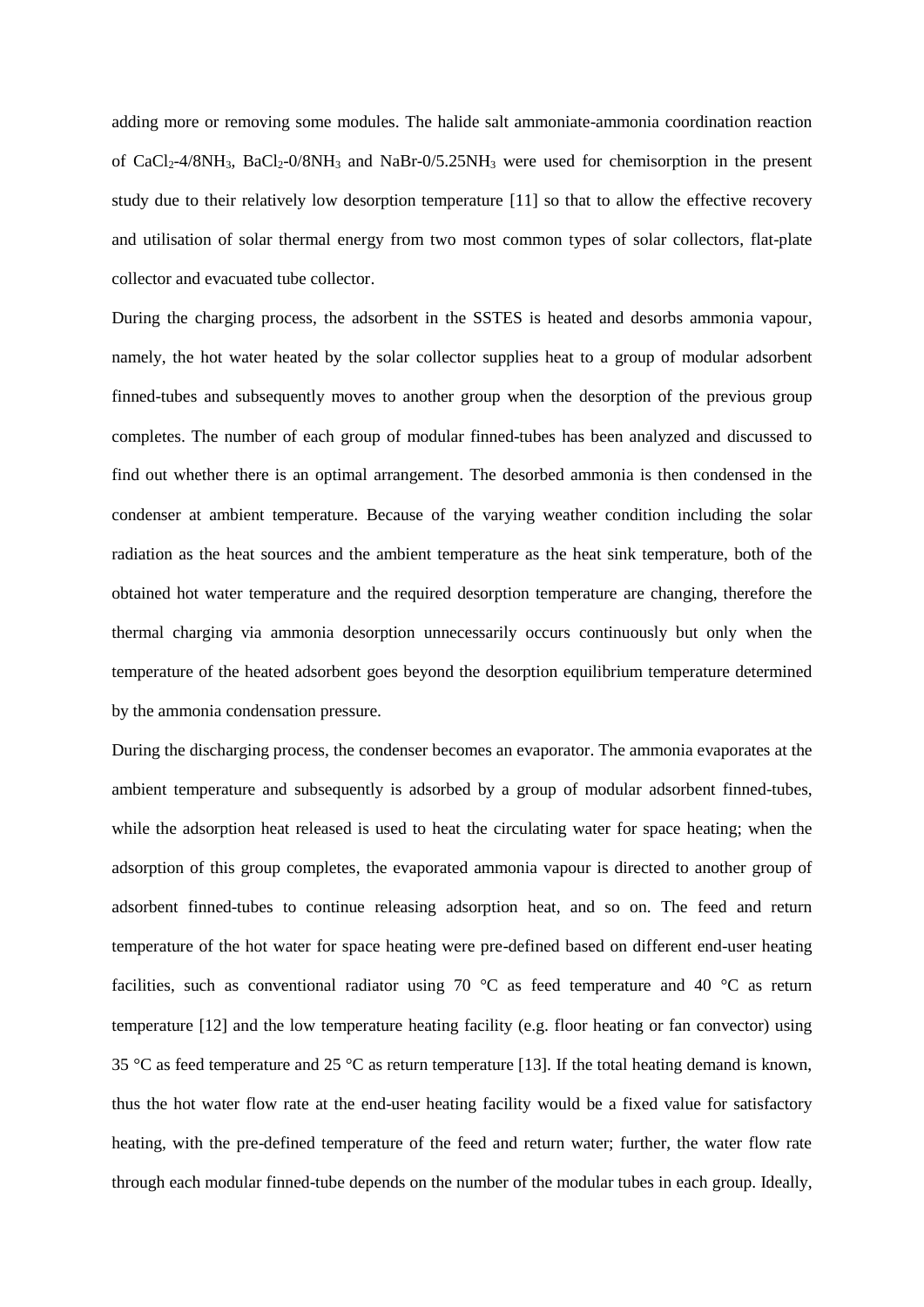the chemisorption SSTES is supposed to cover the entire space heating demand in winter, however this strongly relies on the practical operating condition, i.e. the weather condition in the winter. Because: (1) the chemisorption temperature is pressure dependant due to the fixed mono-variant equilibrium which implies the reaction can occur at a higher temperature if the sorption pressure is higher, or occur at a low temperature conversely; (2) the sorption pressure is dominated by the evaporation pressure and the evaporation is determined by the ambient temperature; (3) the real ambient temperature is highly varying throughout the discharging period. If the ambient temperature is too low to drive exothermic adsorption at the desired temperature level, then the studied SSTES is incompetent to solely cover the whole heating demand but requires supplementary heat from i.e. a back-up boiler. In this instance, the solution conceived in this study is to have the return water from the end-user heating facility flowing through the chemisorption storage system first to collect the adsorption heat as much as possible; and then heading to the solar collector to recover solar heat if there is any available during winter time; eventually being heated by a back-up boiler to ensure the delivered hot water temperature as desired. Then the ratio of the coverage by the chemisorption SSTES will be evaluated and discussed, which is defined as the percentage of the useful heat delivered by the SSTES to the total space heating demand.



**Figure 1 Schematic diagram of chemisorption SSTES system, (a) charging process; (b) discharging process.**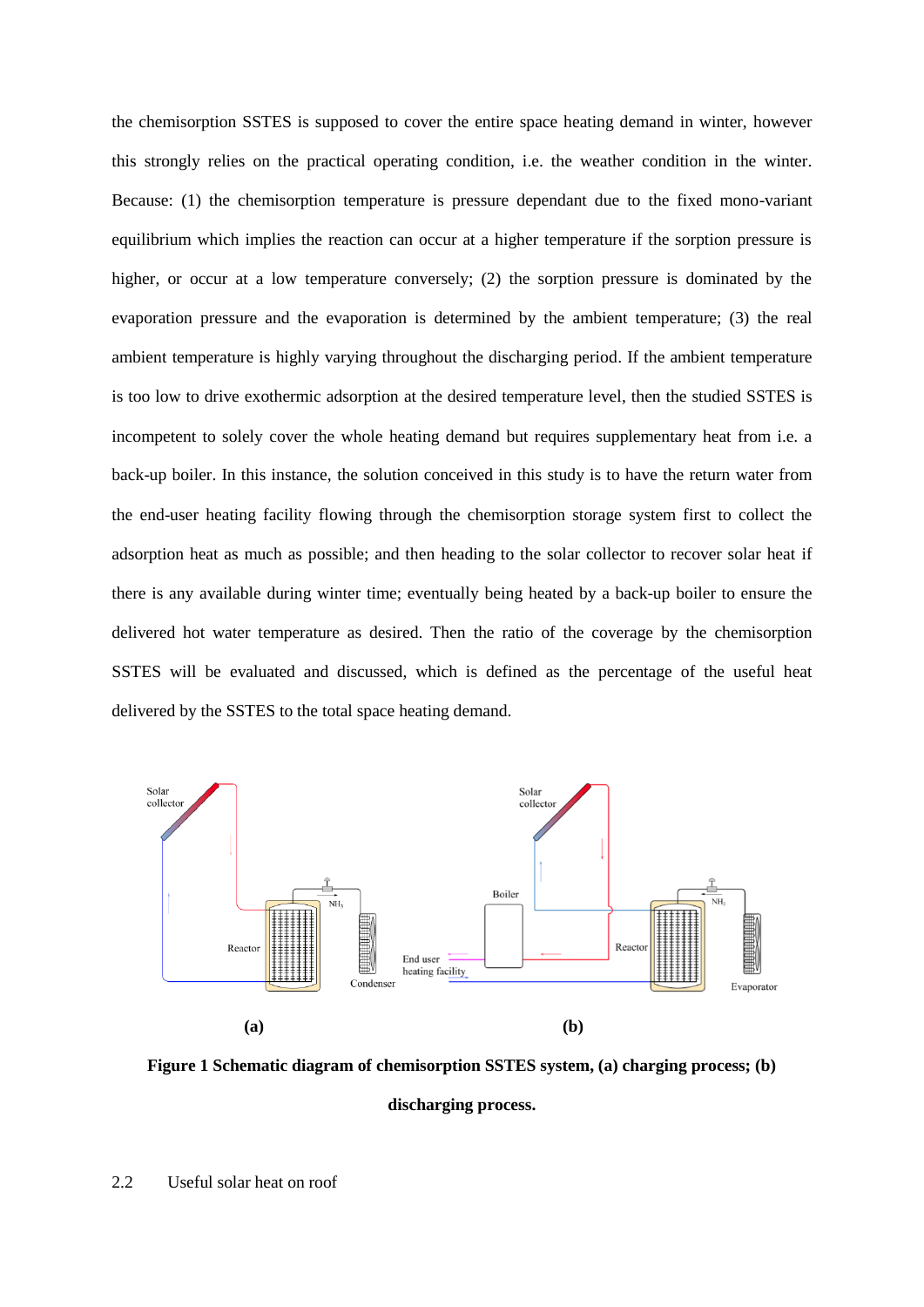The hourly weather data of Newcastle-upon-Tyne, including atmospheric temperature and global horizontal radiation, is available from the software Meteonorm, as shown in Figure 2. The solar irradiance projected to a solar collector which is 45° tilted and facing south has been calculated and reported in our previous study [7]. The roof area for solar collector installation is in the range of 16.5- 31.0  $m<sup>2</sup>$  for the majority of domestic dwellings in the UK [14], so the value of 20  $m<sup>2</sup>$ , which represents the average semi-detached house roof area, was assumed as the solar collector area in the charging process of the current study.



**Figure 2 Daily solar irradiance and mean temperature of Newcastle upon Tyne, available from Meteonorm.**

The collector thermal efficiency was used to determine the useful solar heat gained by the heat transfer fluid (water in current study) flowing through solar collectors. Empirical correlations of thermal efficiencies of the flat-plate collector and the evacuated tube collector, as the functions of solar irradiance and temperature difference between inlet water and ambient, were developed based on dozens of tested results reported in [15]:

Flat-plate collector

$$
\eta = 0.662833 - 3.61063 \frac{T_{\text{in}} - T_{\text{a}}}{I} - 0.01143 \frac{(T_{\text{in}} - T_{\text{a}})^2}{I} \tag{1}
$$

(Selective Coating)

Evacuated tube collector

$$
\eta = 0.4739 - 1.37522 \frac{T_{\text{in}} - T_{\text{a}}}{I} - 0.0049 \frac{(T_{\text{in}} - T_{\text{a}})^2}{I} \tag{2}
$$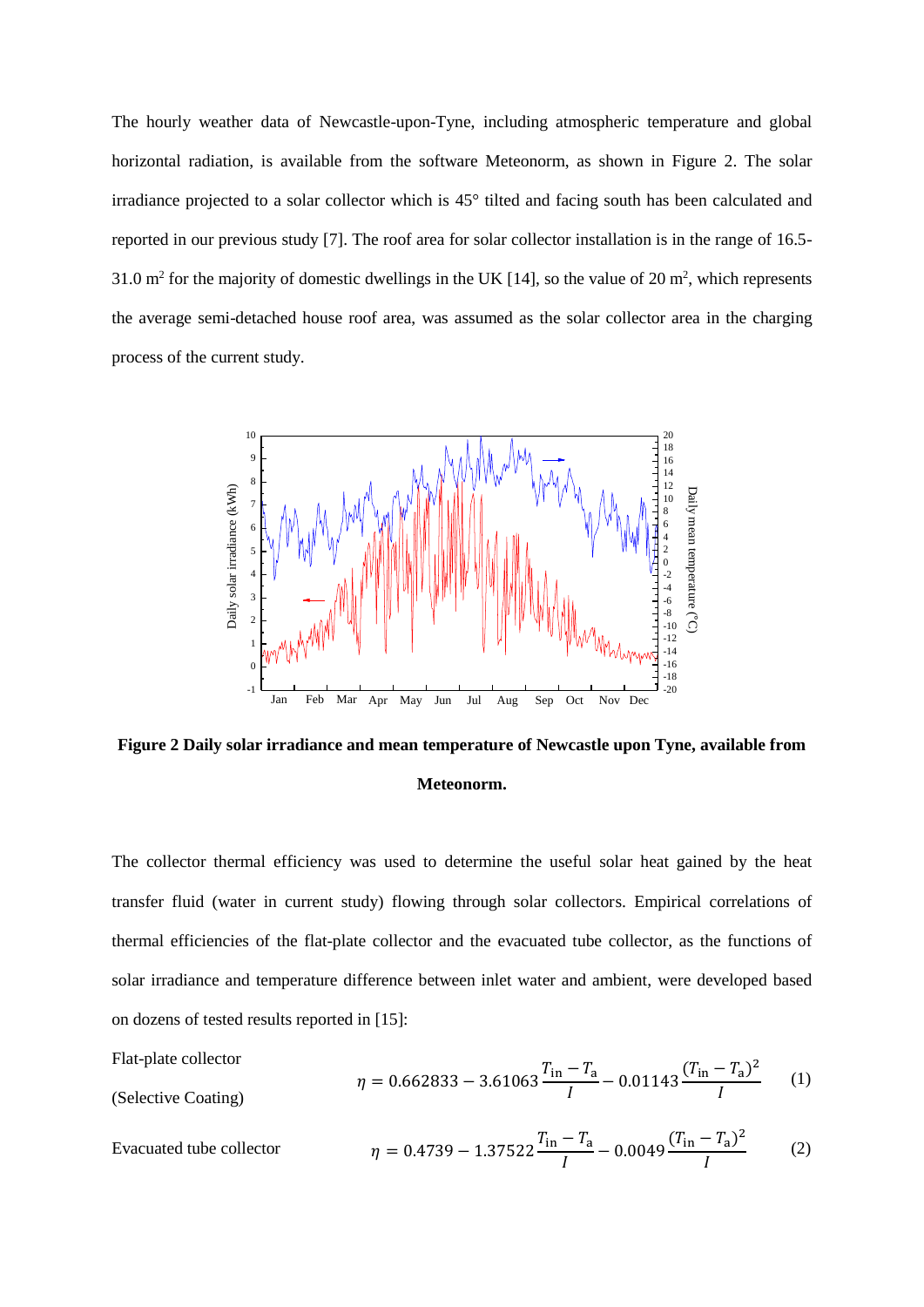(Sputtered aluminium nitride)

#### 2.3 Domestic heating demand

The hourly space heating demand  $Q_{\text{SH}}$  in the unit of kWh of a typical dowelling in the UK was estimated based on the following equation [7]:

$$
Q_{\rm SH} = \frac{\overline{UA}(T_{\rm R} - T_{\rm a}) \times 3600}{1000 \times 3600} = \overline{UA}(T_{\rm R} - T_{\rm a})/1000 \tag{3}
$$

where  $\overline{UA}$  is the overall heat loss coefficient in the unit of W/K,  $T_R$  is the room temperature and  $Ta$  is the ambient temperature. The value of  $\overline{UA}$  depends on many factors, such as the dwelling floor area, the insulation conditions, the opening state of the windows, the living behaviour of the occupants, the exterior wind speeds and so on. This value has been measured and reported by literature [16, 17] in the range of 50 W/K to 300 W/K for the UK dwellings. A value of 150 W/K was used in the current study to represent an ordinary UK semi-detached dwelling. The room temperature  $(T_R)$  was assumed to be maintained at 21 °C throughout the thermal discharging period.

#### 2.4 Chemisorption model and simulation

The model of the modular finned-tube reactor/heat exchanger with adsorbent filled in between the fins and water flowing inside the tube was developed. The following assumptions were used to simply the modelling:

 $\triangleright$  The thermal mass of ammonia was negligible;

 $\triangleright$  Thermal loss from the reactor was ignored;

 The non-equilibrium performance of chemisorption was evaluated at an equilibrium pressure drop of 1.0 bar;

 $\triangleright$  The mass transfer limitation was ignored in the chemisorption;

#### **Table 1 Parameters of the modular chemisorption reactor.**

Parameters Values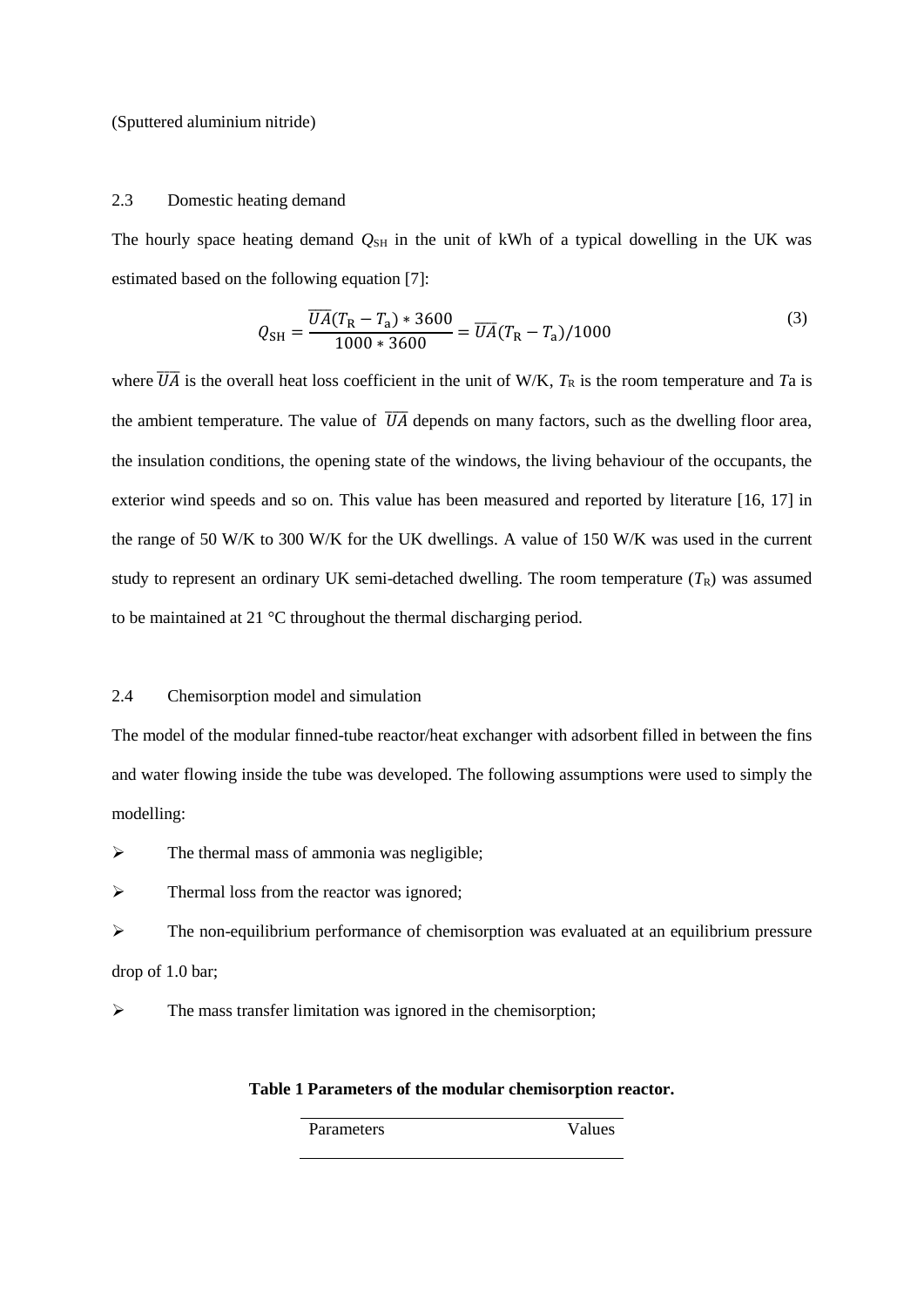| Tube inner radius, $r_f$ , (mm)                         | 10           |
|---------------------------------------------------------|--------------|
| Tube outer radius, $r_f$ , (mm)                         | 12           |
| Fin radius, $r_s$ , (mm)                                | 75           |
| Fin thickness, $\delta$ , (mm)                          | $\mathbf{1}$ |
| Fin number, $n_{fin}$ , (-)                             | 100          |
| Length, $L$ , (mm)                                      | 1500         |
| Adsorbent bulk density, $\rho_b$ , (kg/m <sup>3</sup> ) | 450          |
| Adsorbent mass, $m_{ad}$ , (kg)                         | 10.848       |
| Adsorbent bulk volume, $V_{\text{ad}}$ , $(m^3)$        | 0.024        |
| Expanded graphite mass ratio, $f$ , $(-)$               | 0.25         |
|                                                         |              |

Figure 3 shows the physical model of the modular finned-tube reactor and the used parameters are given in Table 1. The heat conduction equations for the tube, fins and adsorbent is given as

$$
\rho c_p \frac{\partial T}{\partial t} = \frac{1}{r} \frac{\partial}{\partial r} \left( r \lambda \frac{\partial T}{\partial r} \right) + \frac{\partial}{\partial z} \left( \lambda \frac{\partial T}{\partial z} \right) + S \tag{4}
$$

where *S* is the source term representing the chemisorption reaction heat which only applicable to adsorbent and can be calculated by the following equation:

$$
S = \frac{n_{\rm NH_3}}{v_{\rm b}} \frac{dx}{dt} \Delta H \tag{5}
$$

where  $x$  is the degree of conversion of the chemisorption, which is from 1 to 0 during desorption and from 0 to 1 during adsorption;  $\Delta H$  is the chemisorption enthalpy change at the unit of J/mol NH<sub>3</sub>;  $n_{\text{NH3}}$ is the total mole of ammonia that can be desorbed/adsorbed;  $V<sub>b</sub>$  is the bulk volume of the adsorbent. The following classic chemisorption kinetic equations are used for ammonia adsorption and desorption respectively in the current study [18]:

$$
\frac{\mathrm{d}x}{\mathrm{d}t} = Ar_{\mathrm{ad}}(1-x)^{m_{\mathrm{ad}}}\frac{P_{\mathrm{c}} - P_{\mathrm{eq}}(T)}{P_{\mathrm{c}}}
$$
(6a)

$$
\frac{dx}{dt} = Ar_{de} x^{m_{de}} \frac{P_c - P_{eq}(T)}{P_c}
$$
 (6b)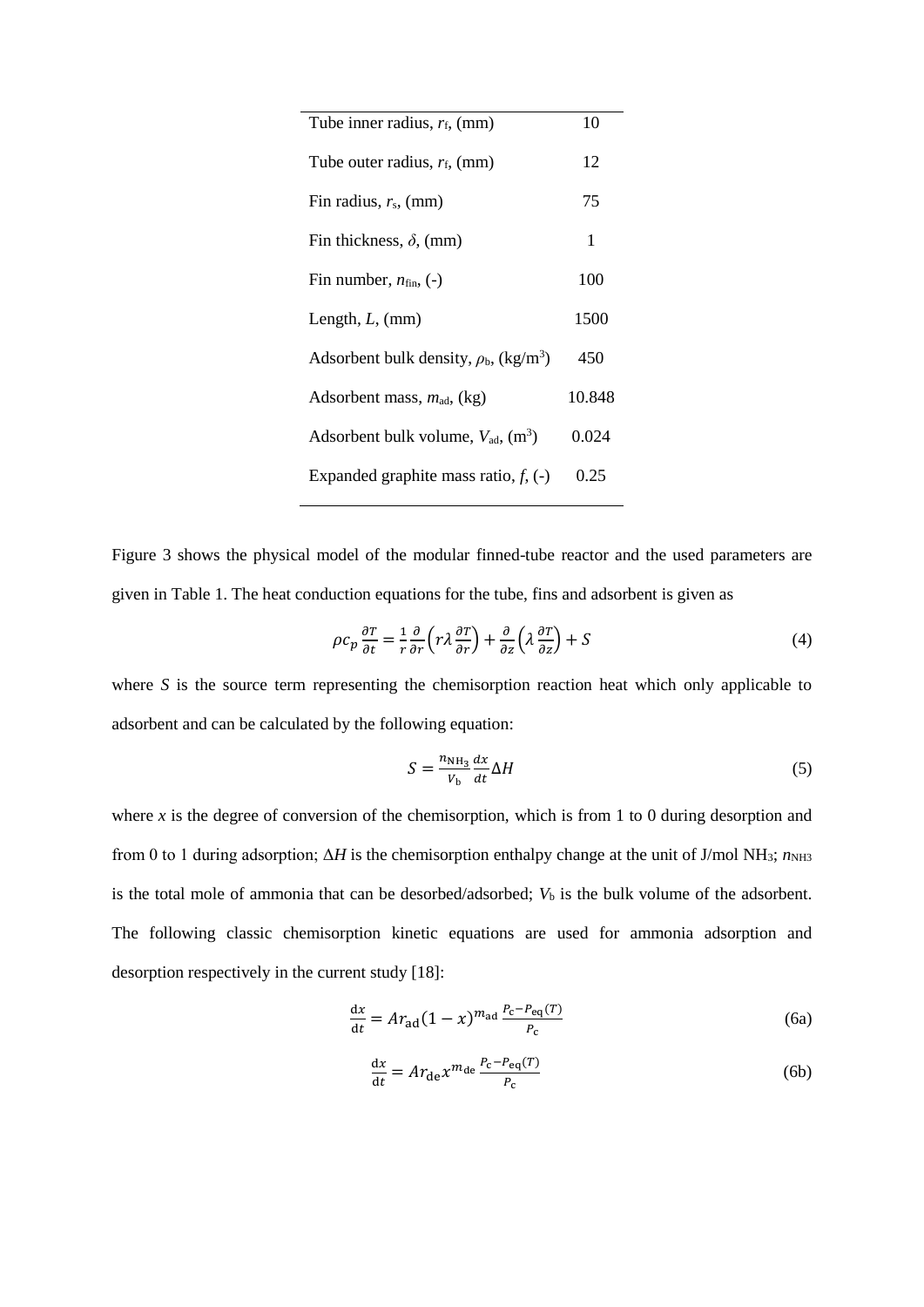where  $P_c$  is the constraint pressure of the chemisorption and is ( $P_{NH3}$  – 1) bar in adsorption and ( $P_{NH3}$ ) + 1) in desorption according to the assumption of 1 bar equilibrium pressure drop. The calculation of *P*eq (*T*) was based on the following van't Hoff equation [19]

$$
\ln \frac{P_{\text{eq}}(T)}{P^{\circ}} = -\frac{\Delta H}{RT} + \frac{\Delta S}{R} \tag{7}
$$

where *P*° is the standard pressure (1 bar), Δ*H* and Δ*S* are reaction enthalpy and entropy changes. Δ*H* and Δ*S* as well as specific heats of the used salts are listed in Table 2.

**Table 2 Enthalpy and entropy changes of ammonia chemisorption, and specific heat of the used** 

**salts.**

|                   | $\Delta H$ (J/mol NH <sub>3</sub> ) | $\Delta S$ (J/(mol K)) | $c_p$ (J/(kg K)) [21]                                 |
|-------------------|-------------------------------------|------------------------|-------------------------------------------------------|
| $CaCl2-4/8NH3$    | 41013 [19]                          | 230.30 [19]            | 4.184<br>$\frac{1}{M}$ × (16.9 + 0.00386 × T(K))      |
| $BaCl2-0/8NH3$    | 37665 [19]                          | 227.25 [19]            | $\frac{4.184}{M} \times (17.0 + 0.00334 \times T(K))$ |
| NaBr-0/5.25 $NH3$ | 30491 [20]                          | 208.8 [20]             | 4.184<br>$\frac{1}{M}$ × (11.74 + 0.00233 × T(K))     |

The above kinetic equations have been widely used for ammonia-based chemisorption with different metal salts, however, the values of parameters were not reported consistent even for the same salt, e.g. the reported value of *Ar* was in the range of  $10^{-3}$  to  $10^{-2}$ , leading to up to one order of magnitude of difference on reaction rate. This is because that different authors applied different methods and systems to determine these kinetic parameters, and another possible reason is that the value of *Ar* can be temperature or pressure dependent so that more works should be conducted to get more sophisticated and accurate expression of *Ar*. The current study used the values of 0.003 and 1.0 of *Ar* and *m* for both adsorption and desorption processes as recommended by literature [22-24] for all working pairs in this study to have a fair comparison.

The heat convection equation of the flowing heat transfer fluid inside the tube is given as follows:

$$
\rho_{\rm f} c_{p,\rm f} \frac{\partial r_{\rm f}}{\partial t} + \rho_{\rm f} c_{p,\rm f} u \frac{\partial r_{\rm f}}{\partial z} = \frac{1}{r} \frac{\partial}{\partial r} \left( r \lambda_{\rm f} \frac{\partial r_{\rm f}}{\partial r} \right) + \frac{\partial}{\partial z} \left( \lambda_{\rm f} \frac{\partial r_{\rm f}}{\partial z} \right) \tag{8}
$$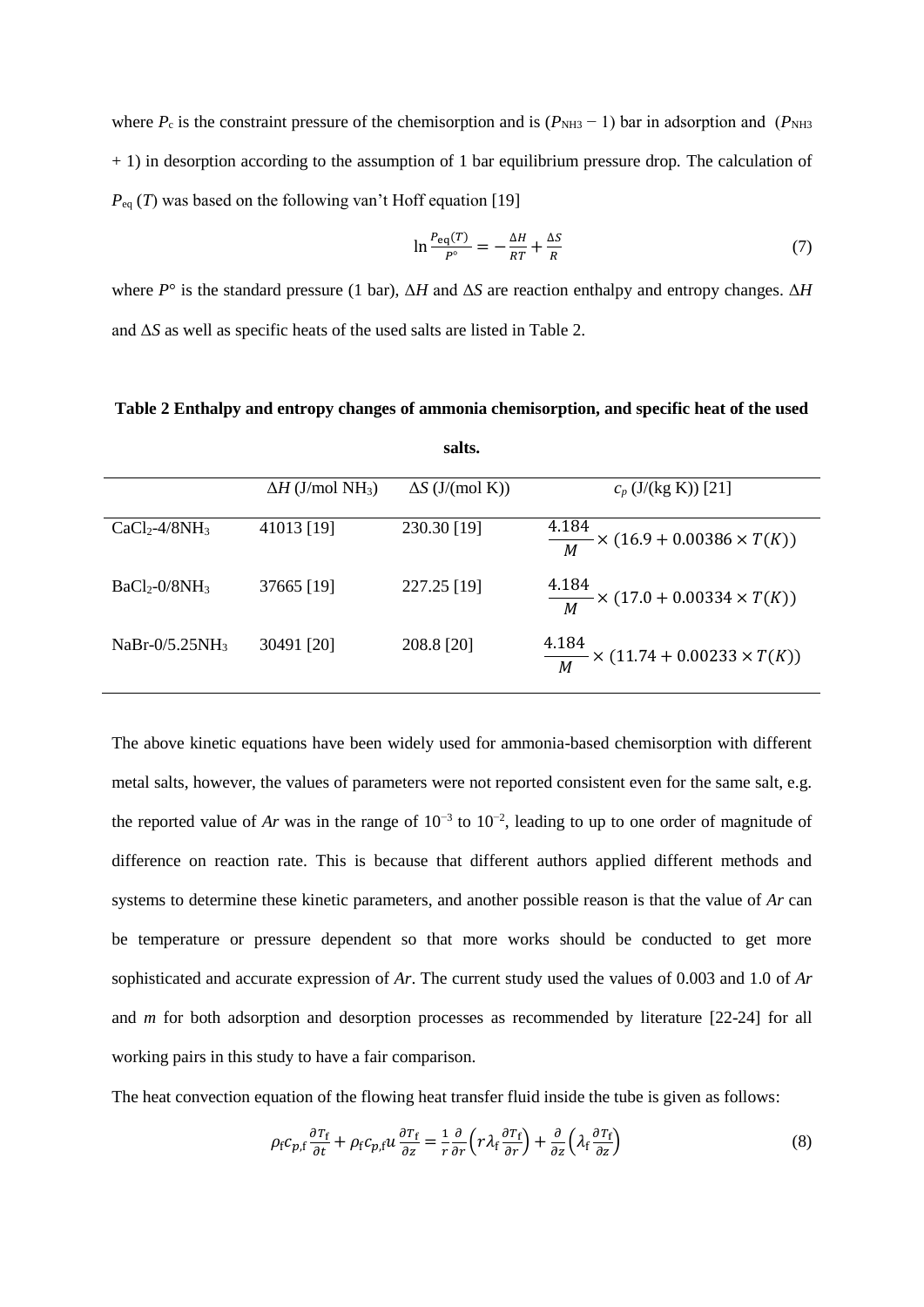where *u* is the flow velocity. The initial and boundary conditions are:

$$
T|_{t=0} = T_a \tag{9}
$$

$$
\left. \frac{\partial T_{\rm f}}{\partial r} \right|_{r=0,r_{\rm s}} = 0 \tag{10}
$$

$$
\left. \frac{\partial T}{\partial z} \right|_{z=0,L} = 0 \tag{11}
$$

$$
\lambda \frac{\partial T}{\partial r}\Big|_{r=r_{\rm f}} = h_{\rm f} \big( T_{\rm f} - T|_{r=r_{\rm f}} \big) \tag{12}
$$

The heat transfer coefficients,  $h_f$  ( $=\frac{Nu\lambda}{D}$ ), of forced tubular laminar and turbulent flows can be calculated by the following empirical equations [25]:

$$
Nu = 4.36 \tag{13}
$$

$$
Nu = 0.023Re0.8Pr0.4
$$
 (14)



**Figure 3 Physical model of ammonia chemisorption modular finned-tube heat exchanger.**

# 2.5 Calculation method

Turbulent flow

The calculation framework is shown in Figure 4. For the charging process, the weather data between April and September was used to calculate the projected solar irradiance on the  $20 \text{ m}^2$  tilted solar collector; the amount of solar heat effectively captured by the heat exchange fluid (water in this study)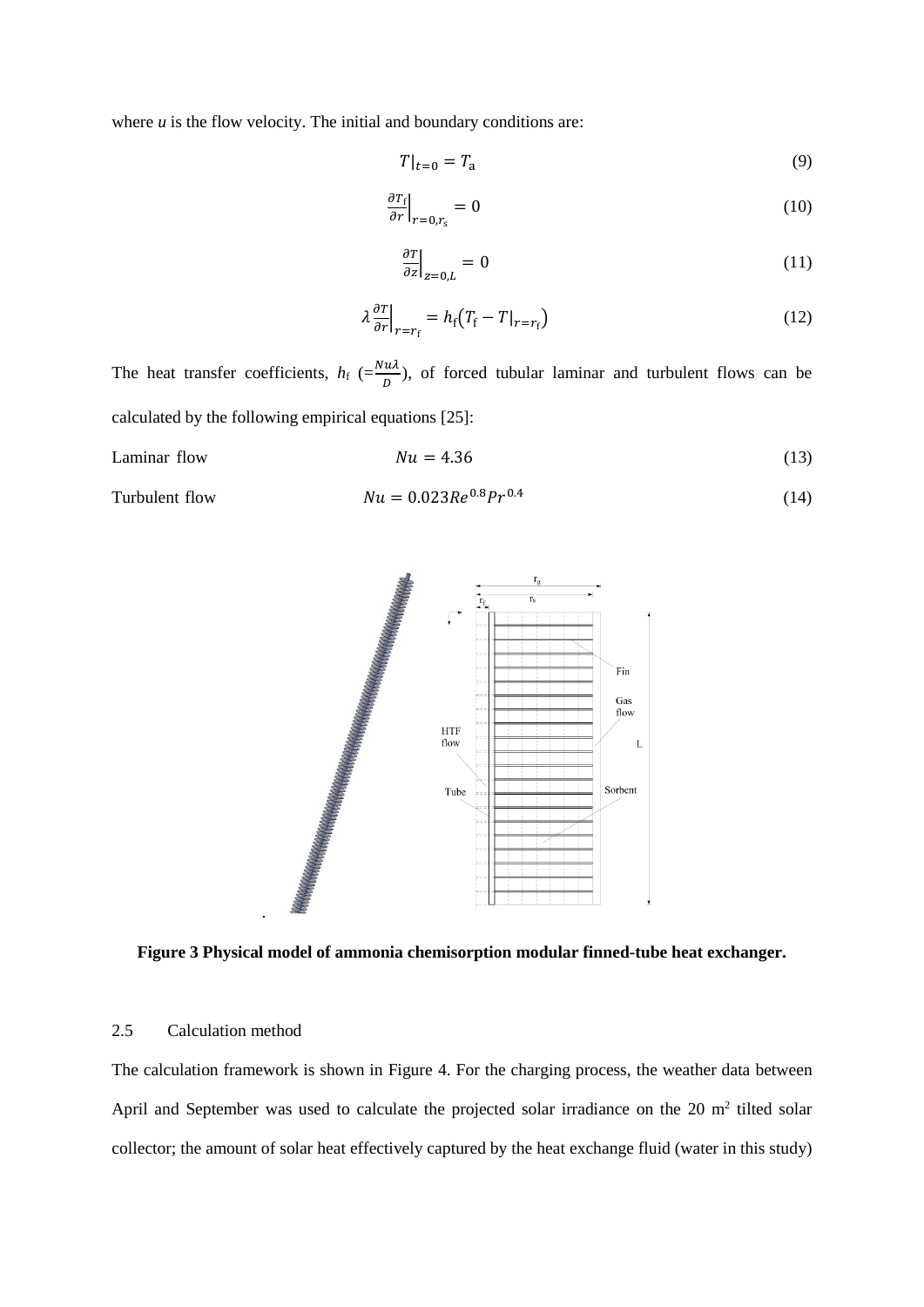can be calculated based on the solar collector thermal efficiency (Eqs. (1) and (2)); the amount of the stored heat in the forms of both sensible heat of the reactor and the solid adsorbent and the chemical potential energy of halide salt ammoniate-ammonia desorption can be calculated through the chemisorption simulation using Eqs.  $(4)$  -  $(13)$ . Therefore, the maximum storage capacity of the solar heat by the chemisorption SSTES integrated with a 20 m<sup>2</sup> solar collector can be calculated, leading to the key parameter of the SSTES volume required and the storage capacity per unit area of the solar collector  $(kWh/m^2)$  for the integrated system.

In this work, the discharging process was simulated independently of the charging process. From the month October to March as the concentrated period of time with huge heating demand in the UK, the Eq. (3) was used to estimate the total space heating demand; with the given temperatures of the feed and return water for the targeted end-user heating facility, the required water flow rate can be calculated as the total heating demand is known; thereafter, the pre-defined return water temperature and the determined flow rate from heating facility can be used as the input parameters for the performance simulation of the SSTES: if the temperature of the hot water heated by the SSTES is lower than the required level, this hot water will be further heated by any available solar heat before finally being heated by a back-up boiler to the targeted level, the ratio of the delivered heat by the SSTES to the total heating demand is analyzed; otherwise, only operates the SSTES, the solar collector and the boiler would be in idle. Therefore, the maximum amount of heat release to be effectively used for the space heating can be calculated based on the real weather data of the ambient temperature, also leading to the corresponding volume value of the SSTES. Comparing the storage capacity estimated for the charging process and the discharging process, the solar collector area would need to be adjusted as well as the volume of the SSTES in order to match these two processes to construct a complete SSTES system. This will be discussed in the following section.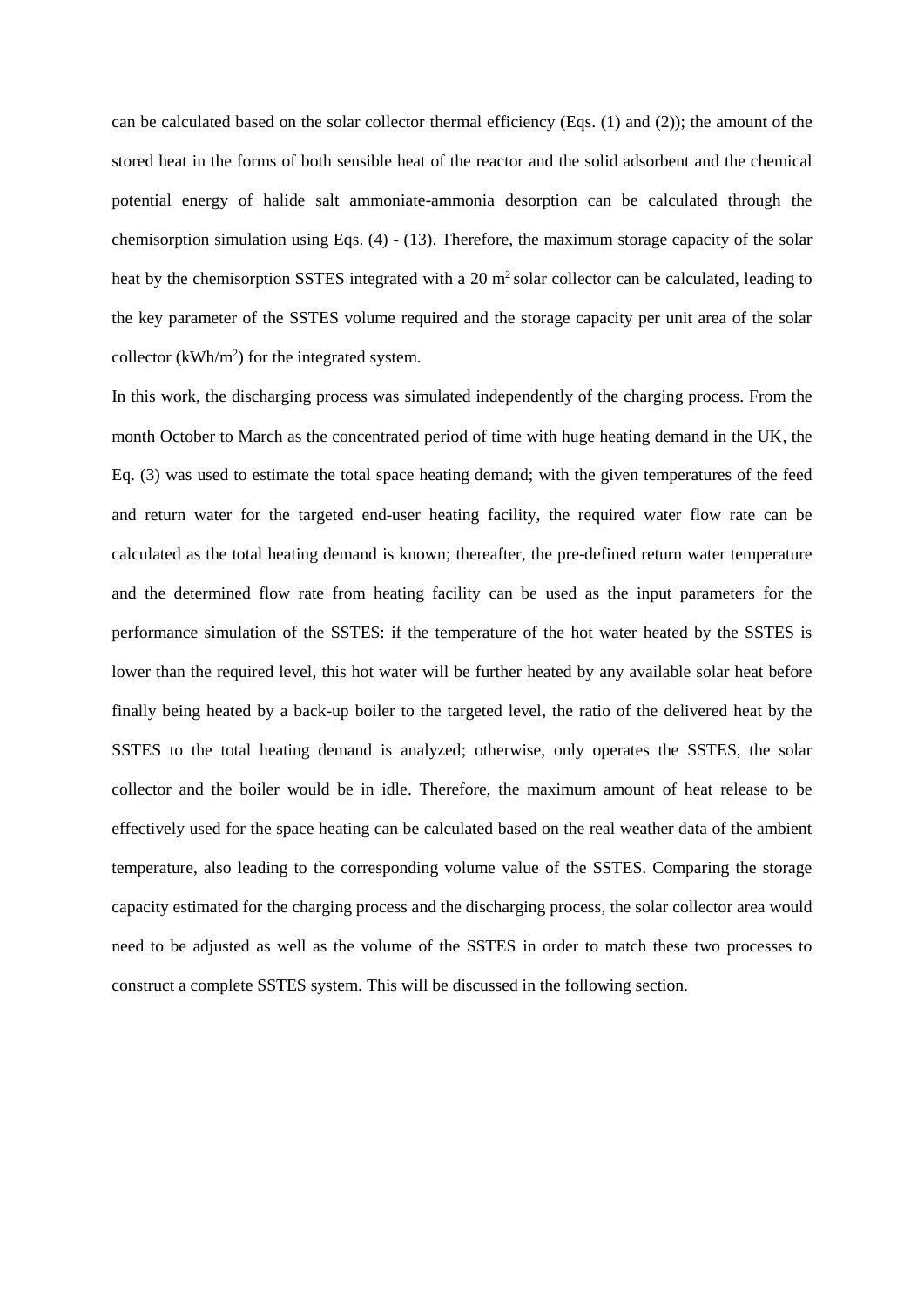

**Figure 4 Calculation framework of current study, (a) charging process; (b) discharging process.**

#### **3 Results and discussions**

#### 3.1 Charing process

Figure 5(a) and (b) show the storage capacity of the SSTESs using different chemisorption working pairs, including CaCl<sub>2</sub>-4/8NH<sub>3</sub>, BaCl<sub>2</sub>-0/8NH<sub>3</sub> and NaBr-0/5.25NH<sub>3</sub>, coupled with a 20 m<sup>2</sup> solar collector, and the required storage system volume, as the function of the number of the modular reactor unit in charging group. Each chemisorption has a different threshold of desorption temperature to convert solar heat to chemical potential energy, and the varying efficiency of the studied two types of solar collectors over the effective desorption temperature range differentiate the performance of each chemisorption from the others. According to the thermodynamic equilibrium, the  $CaCl<sub>2</sub>-4/8NH<sub>3</sub>$ chemisorption has the highest desorption temperature, followed by the  $BaCl<sub>2</sub>-0/8NH<sub>3</sub>$  chemisorption, and the NaBr- $0/5.25NH_3$  chemisorption has the lowest, when under the same working pressure that is determined by the ammonia condensation in the condenser. On the other hand, the flat-plate collector has higher thermal efficiency in the low temperature range (e.g.  $\lt$ 100 °C, based on 25°C ambient temperature and 1000 W/m<sup>2</sup> solar radiation) than the evacuated tube type, but it is opposite in the higher temperature range.

The increase of number of modular finned-tubes in one group allows more materials can be desorbed at the same time to harvest the solar heat as much as possible; however, because of the fixed solar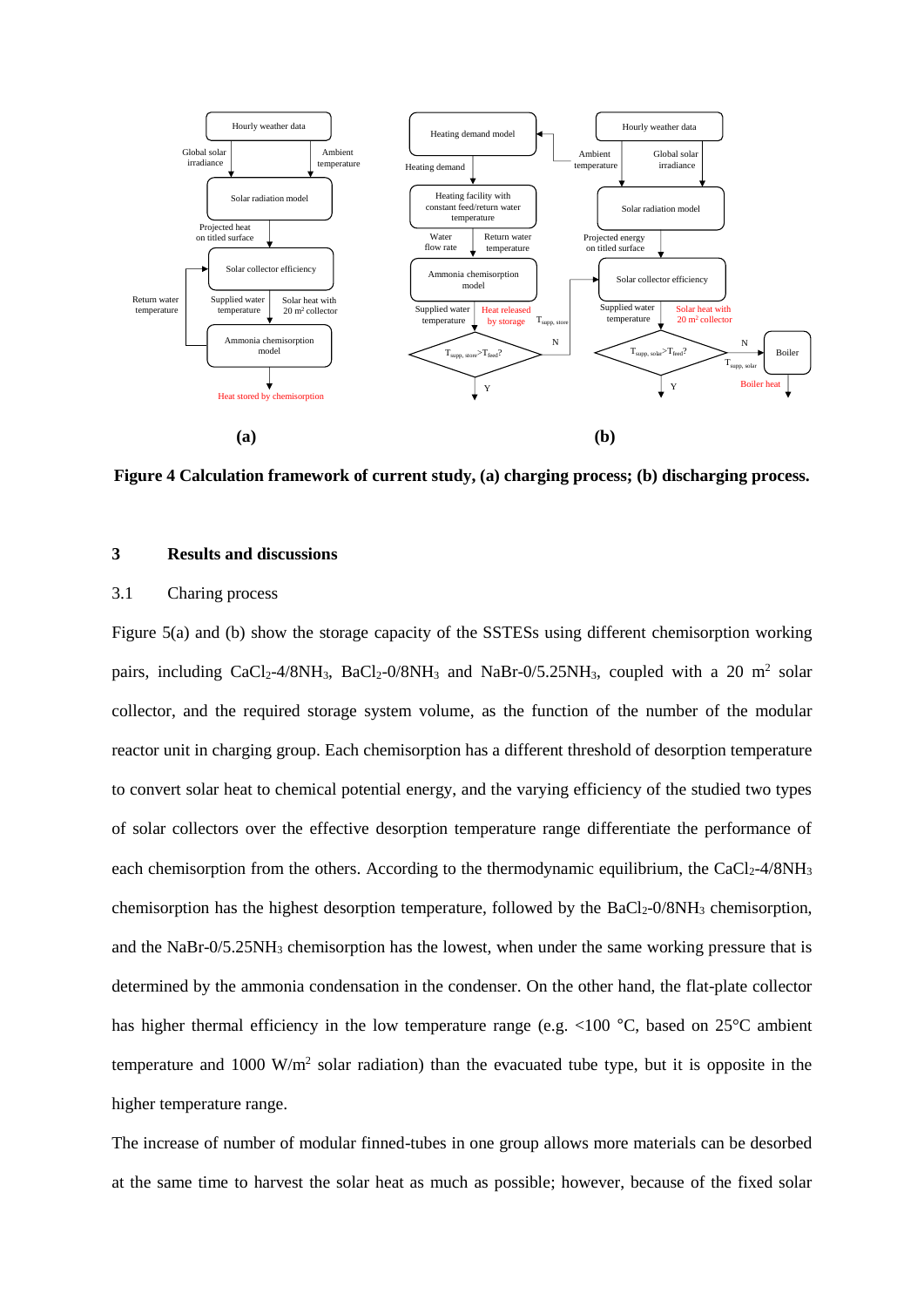collector area and heat transfer fluid (water) flow rate, more finned-tubes in one group means lower water flow rate for each modular tube, therefore lower degree of conversion of desorption is achieved within one day, the reactor and adsorbent have to be re-heated the next day to achieve the required desorption temperature, hence relatively more solar heat is consumed as the sensible heat of the reactor and adsorbent. These opposite tendencies lead to an optimal number of modular finned-tubes in one group operation for each chemisorption case which gives the maximum storage capacity, as shown in Figure 5. The  $CaCl<sub>2</sub>-4/8NH<sub>3</sub>$  chemisorption requires comparatively higher desorption temperature at which the flat-plate solar collector has lower efficiency than evacuated tube type. As a result, much less solar heat can be stored by the CaCl<sub>2</sub>-4/8NH<sub>3</sub> chemisorption than that by the other two chemisorption regardless of the collector types; the maximum solar heat stored by the CaCl<sub>2</sub>-4/8NH<sup>3</sup> chemisorption using evacuated tube collector almost double that of using flat-plate collector. For the other two chemisorption, the systems coupled with flat-plate solar collector performs slightly better than the ones using evacuated tube solar collector because the flat-plate type is more efficient in the domain of their desorption temperature.



**Figure 5 Stored solar heat by ammonia chemisorption and required storage volume, (a) using flat-plate solar collector; (b) using evacuated tube solar collector.**

Table 3 summarizes the performance of the charging process with the maximum storage capacity, i.e. using the optimal numbers of the reactor unit. The stored chemical potential energy (sensible heat is not counted here), which is loss-free, are 1945kWh, 3746 kWh and 4066 kWh by using CaCl<sub>2</sub>-4/8NH<sub>3</sub>,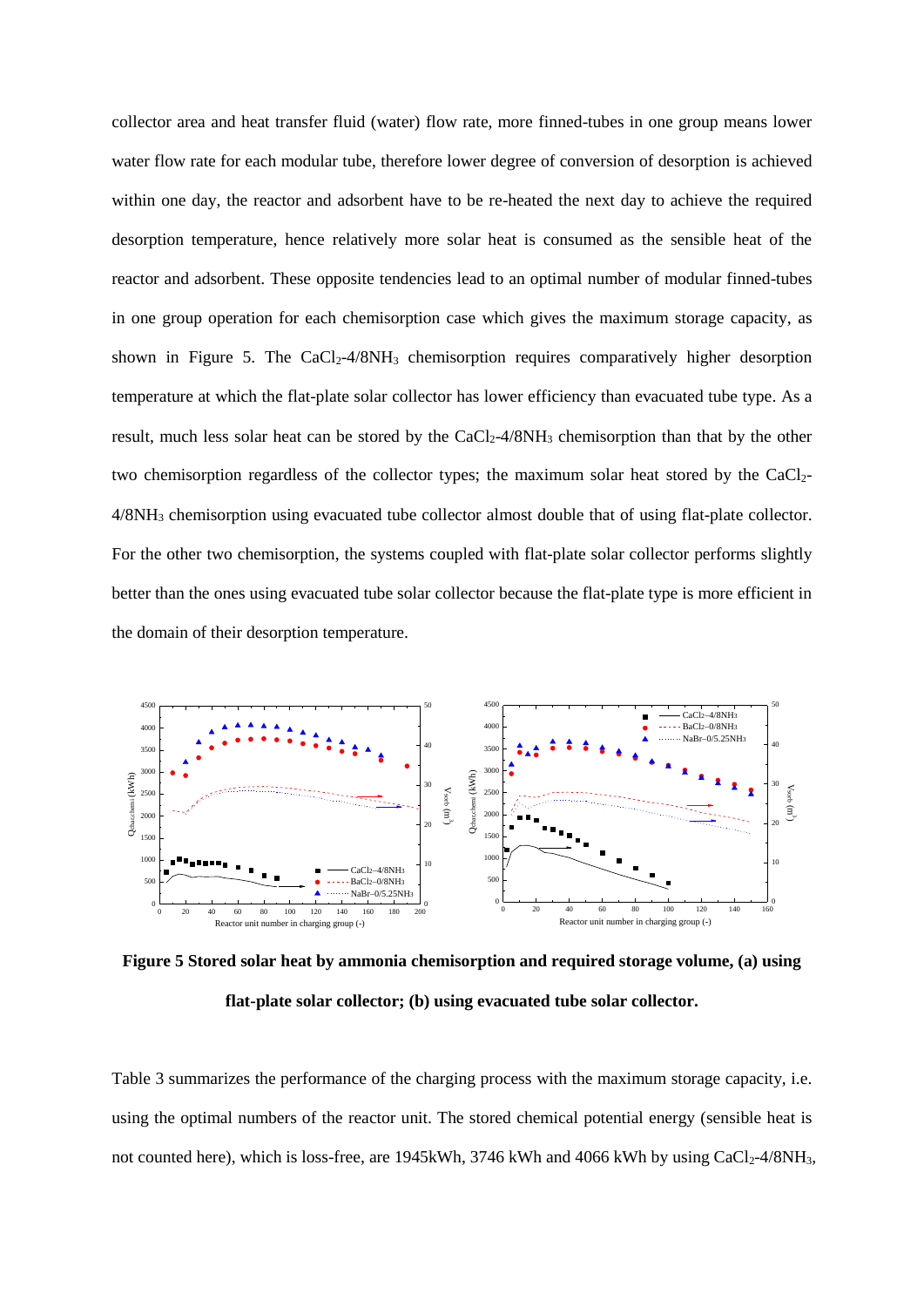$BaCl<sub>2</sub>-0/8NH<sub>3</sub>$  and NaBr-0/5.25NH<sub>3</sub>, respectively, which means the specific capacity per unit area of solar collector is 97.25 kWh/m<sup>2</sup>, 187.3 kWh/m<sup>2</sup>, and 203.3 kWh/m<sup>2</sup>. The required storage volumes are 14.4 m<sup>3</sup>, 29.6 m<sup>3</sup> and 28.6 m<sup>3</sup> respectively. It should be noted that the SSTES volume discussed here has taken into account of both the adsorbent material and any necessary system components involved, therefore, the obtained system energy densities are between  $127-142$  kWh/m<sup>3</sup>, which are much lower than the pure salt material energy density in the range of 880-1485 kWh/m<sup>3</sup>. This discrepancy is mainly attributed to three factors, the lower adsorbent bulk density comparing to pure salt density, the addition of expanded graphite as the porous supporting matrix, and the additional volume of other essential system components.

Despite of whether the discharging temperature is high enough or not for spacing heating, if these stored chemical potential energy can be 100% restored as the useful heat in the discharging process, to satisfy the total space heating demand of 9827 kWh from October to March, the required system volumes and the solar collectors should be accordingly adjusted to 72.76 m<sup>3</sup>, 77.65 m<sup>3</sup> and 69.12 m<sup>3</sup>, and  $101 \text{m}^2$ , 52.47 $\text{m}^2$  and 48.34 $\text{m}^2$ , respectively.

# **Table 3 Performance of charging process using optimal group reactor number based on 20 m<sup>2</sup> solar collector.**

| Charging process           | Modular        | Stored | Storage           | Energy      | Used solar     |
|----------------------------|----------------|--------|-------------------|-------------|----------------|
|                            | reactor number | energy | system            | density     | collector      |
|                            | in charging    | (kWh)  | volume            | $(kWh/m^3)$ |                |
|                            | group          |        | (m <sup>3</sup> ) |             |                |
| $CaCl2-4/8NH3$             | 15             | 1945   | 14.4              | 135         | Evacuated tube |
| $BaCl2-0/8NH3$             | 70             | 3746   | 29.6              | 127         | Flat-plate     |
| NaBr-0/5.25NH <sub>3</sub> | 70             | 4066   | 28.6              | 142         | Flat-plate     |

### 3.2 Discharging process

For the satisfactory delivery of the space heating, both the quantity and the quality of the discharged heat needs to meet the requirement. The storage capacity can be scaled up or down by proportionally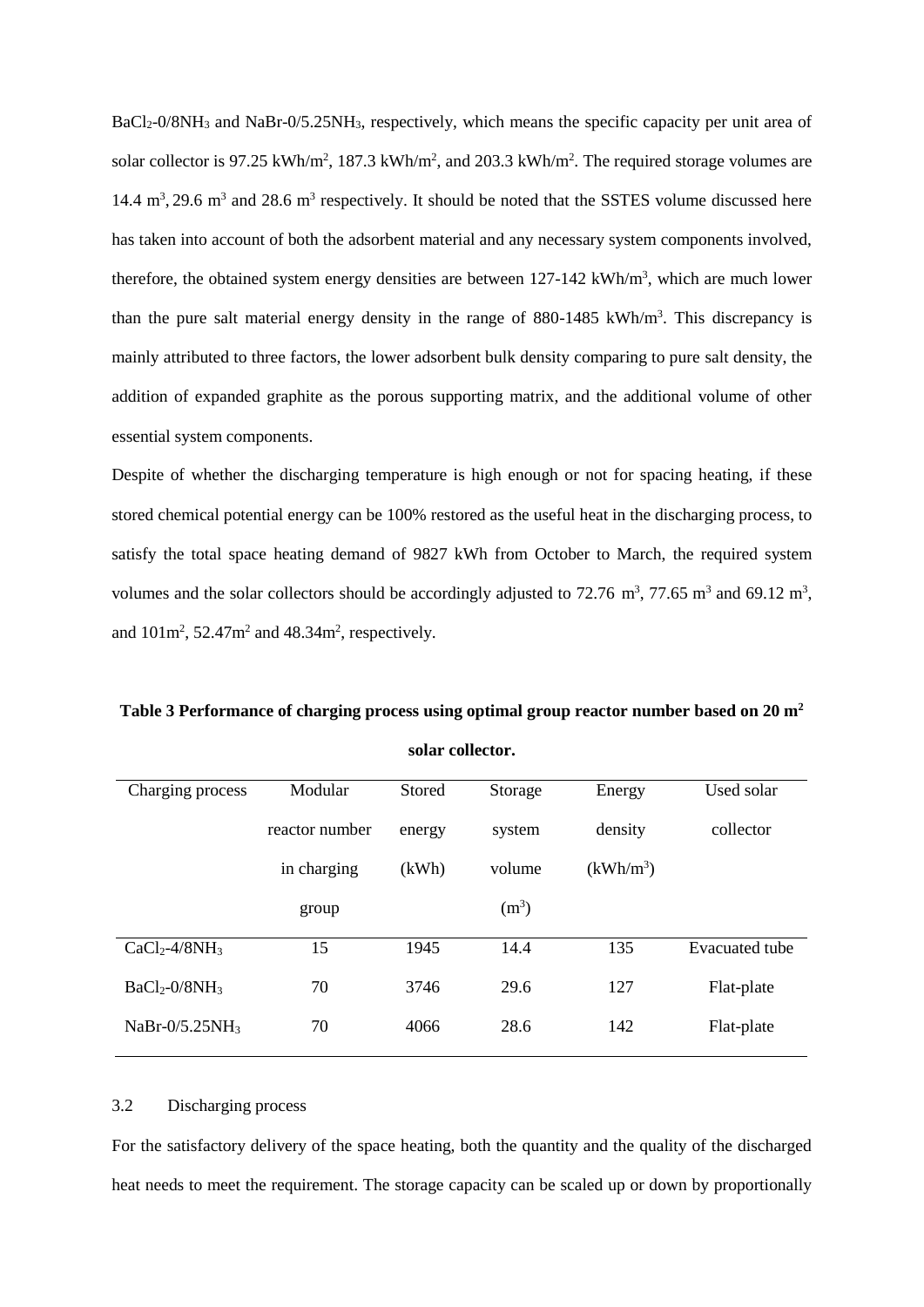increasing/decreasing the number of solar collectors and enlarging/shrinking the storage system accordingly. However, the temperature threshold of the feed hot water is another issue. With the varying ambient temperature that sometimes could span a wide temperature range throughout the heating season, it is highly possible that when the ambient temperature is too low, even the fully charged SSTES cannot cover 100% heating demand by releasing adsorption heat to the return water and heating it to the desired temperature, i.e. the corresponding adsorption equilibrium temperature is insufficient to heat the return water up to the desired feed water temperature, or even worse that the adsorption temperature is lower than the return water temperature, as shown in Figure 6. This triggers the re-think of the selection of working salts, the equilibrium line of the preferable salt-ammonia reaction for SSTES application should be less sloping in the Clausius-Clapeyron *P*-*T* diagram, therefore the working salt can have relatively low desorption temperature resulting in high thermal efficiency of solar collector in summer, and sufficiently high adsorption temperature in winter to satisfy the requirement of space heating.

As shown in Figure 6, the adsorption temperatures of the chemisorption studied are fluctuating in the similar patent as the ambient temperature: the  $CaCl<sub>2</sub>-4/8NH<sub>3</sub>$  adsorption temperature is always higher than the pre-fined return water of the radiator, therefore it has the potential of considerably contributing to the space heating; the NaBr-0/5.25NH<sub>3</sub> adsorption temperature curve is wiggling up and down the temperature line of the pre-defined low-temperature return water. In other words, the chemisorption SSTESs using unfavourable working pairs cannot solely operate to satisfy the heating demand no matter how much heat has been stored during the charging process, it only can partially contribute to the heating demand under relatively higher ambient temperature and still need supplementary heat such as from solar collector and back-up boiler in this study to lift up the temperature level of the feed water for proper heating. Therefore, the system size should be optimised by comparing the storage capacity in the charging stage and the delivery capacity in the discharging stage, avoiding large system design that contains much unreacted inoperative adsorbent. According to Figure 6, four different combinations of chemisorption and heating facilities are discussed here, including CaCl<sub>2</sub>-4/8NH<sub>3</sub> and 70-40 °C radiator, CaCl<sub>2</sub>-4/8NH<sub>3</sub> and 35-25 °C low temperature heating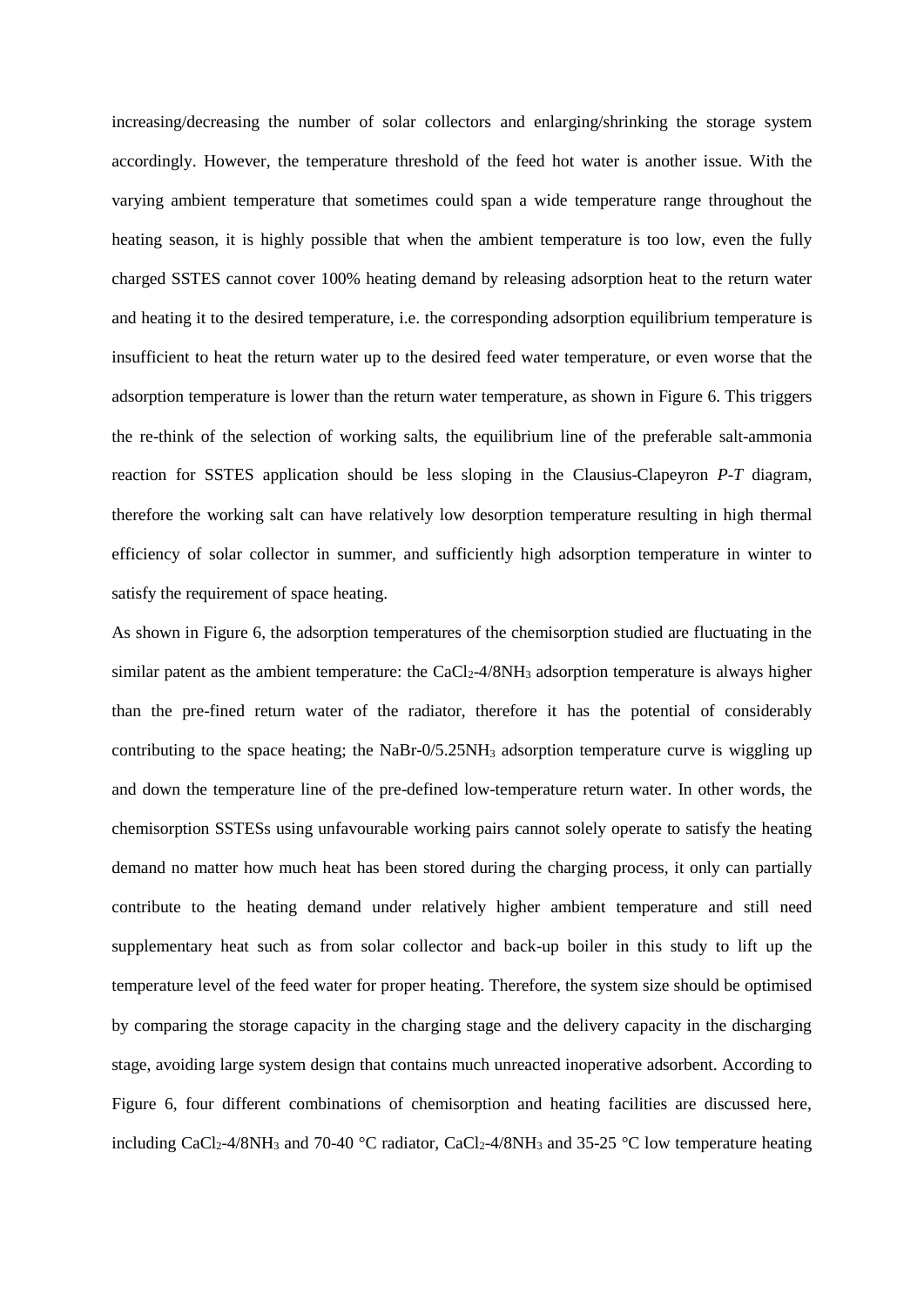facility, BaCl<sub>2</sub>-0/8NH<sub>3</sub> and 35-25 °C low temperature heating facility, NaBr-0/5.25NH<sub>3</sub> and 35-25 °C low temperature heating facility.



**Figure 6 Ambient temperature and chemisorption equilibrium temperature with 1.0 bar equilibrium pressure drop in thermal discharging stage.** 

At the discharging stage, the adsorption heat from the SSTES, the solar heat from the solar collector and the boiler was utilized in consequence if necessary. It was found that solar heat utilised was quite few, less than 7% of the total heating demand in all study cases due to its nature of the limited availability during the months from October to March and being the back-up plan. The discharge performance is shown in Figure 7 as the function of the number of modular finned-tubes for one discharging group. As foregoing discussion, the hot water flow rate at the end-user heating facility is a fixed value when the heating demand and the feed and return hot water temperature are already given. Increasing the tube number in the discharging group results in an increase of the available adsorption heat at a time but a decrease of the water flow rate in each modular tube. With such inverse effect on two involved variables, there exists an optimal number of the modular tubes for one discharging group, and these optimal points for more compact system design are noticeable in Figure 7 and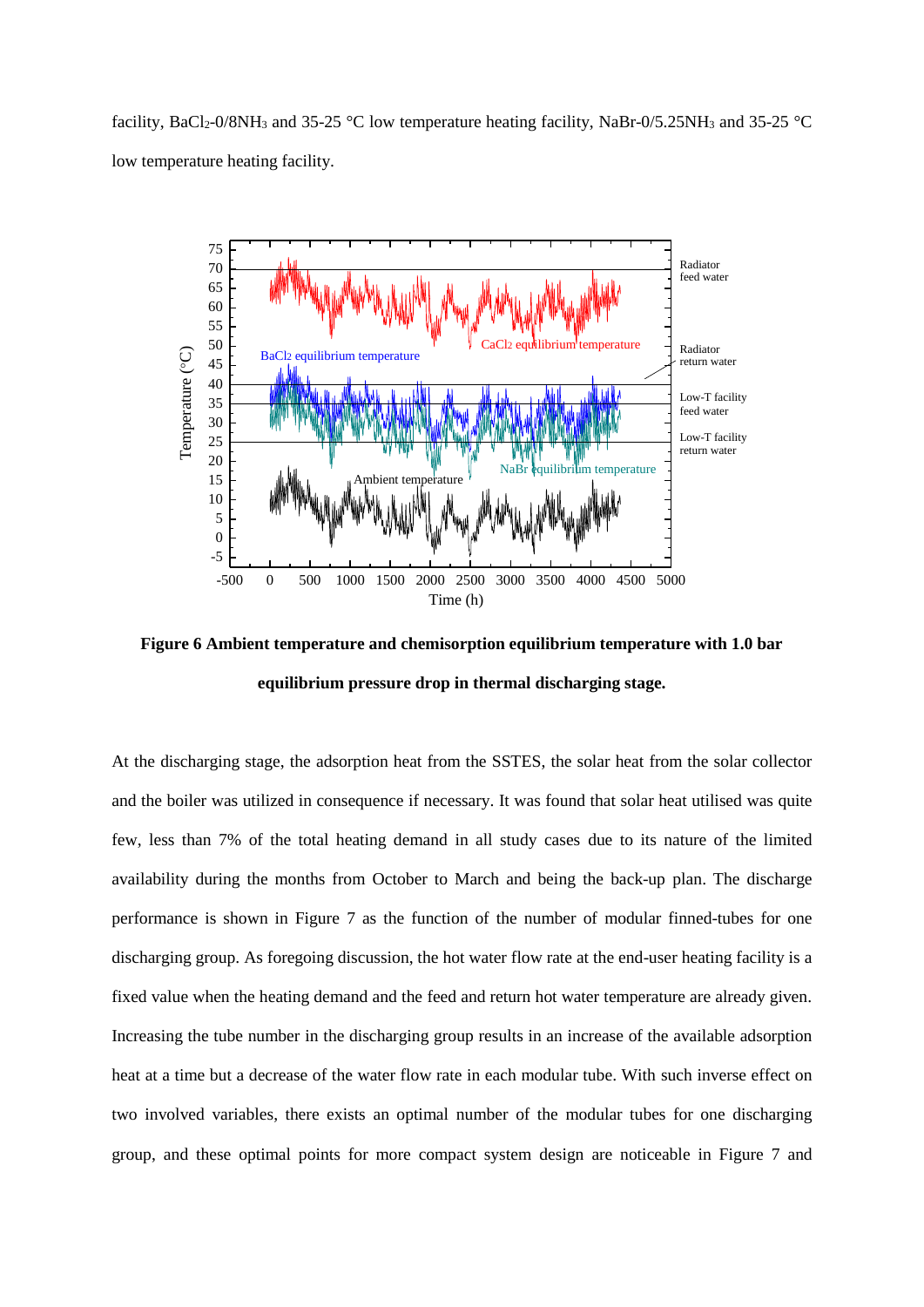summarized in Table 4. Using these optimal arrangement of discharging group, the volume of the storage system that can effectively deliver useful heat are compared to the volume needed to store 9827 kWh (100% heating demand) in charging stage is shown in Figure 8. The volume of a SSTES using hot water tank, based on the data of 54.4 kWh/m<sup>3</sup> storage density with 25% heat loss [3,6], to meet 100% space heating demand is presented as the bench mark for comparison. There shows the evident advantage of the chemisorption SSTESs with higher energy storage density than that of the hot water tank SSTES.



**Figure 7 Discharging performance of SSTES system, (a) heat released by ammonia chemisorption; (b) volume of storage system.**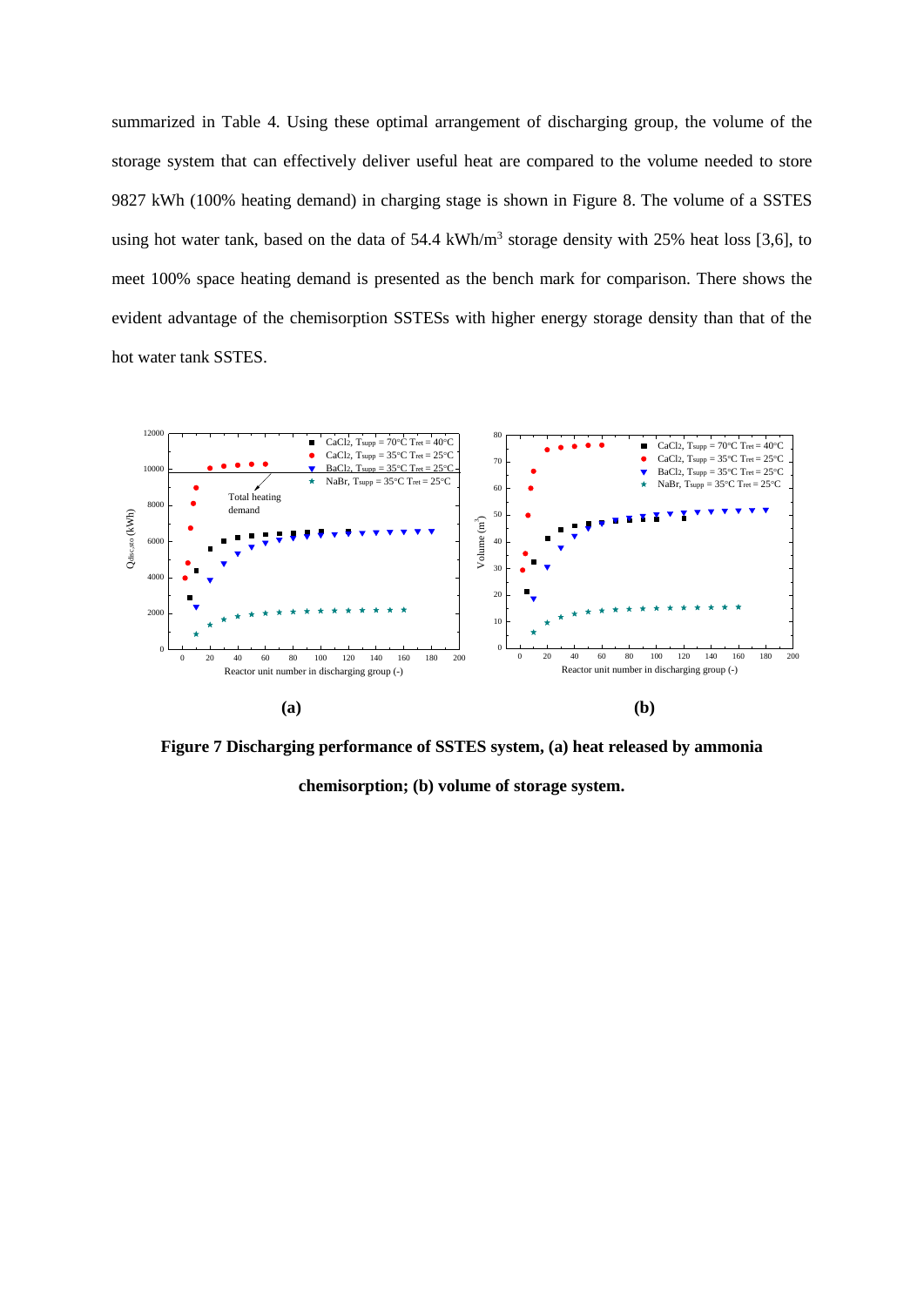

**Figure 8 Comparison between SSTES volume needed to storage 9827 kWh in charging stage and volume can be restored in discharging stage, volume of water system was calculated based on 54.4 kWh/m<sup>3</sup> storage density considering 25% heat loss [3, 6].**

As foregoing discussion, the  $CaCl<sub>2</sub>$ -4/8NH<sub>3</sub> chemisorption has the higher equilibrium temperature among the studied cases when under the same working pressure. That means it can achieve higher adsorption temperature for the discharging, e.g. about 65 °C adsorption equilibrium temperature with ammonia evaporates at 5 °C. In this instance, the CaCl<sub>2</sub>-4/8NH<sub>3</sub> SSTES can work well with either the conventional radiator (70-40 °C) or the low temperature heating facility (35-25 °C): the former combined heating system can deliver 59.4% of the total heating demand, while the latter one can achieve about 99.3%. As shown in Figure 7(a), for the case of the low temperature heating facility combined with the CaCl<sub>2</sub>-4/8NH<sub>3</sub> SSTES, the total adsorption heat generated is higher than the total heating demand, nevertheless part of the adsorption heat is consumed as the sensible heat of the metallic reactor and solid adsorbent. Taking into account of the sensible heat consumption, to achieve 100% coverage of heating demand by a CaCl<sub>2</sub>-4/8NH<sub>3</sub> SSTES, a minimum system volume of 74.6 m<sup>3</sup> and a minimum solar collector area of 103.6  $m<sup>2</sup>$  is required, which seem unacceptable for one ordinary domestic dwelling.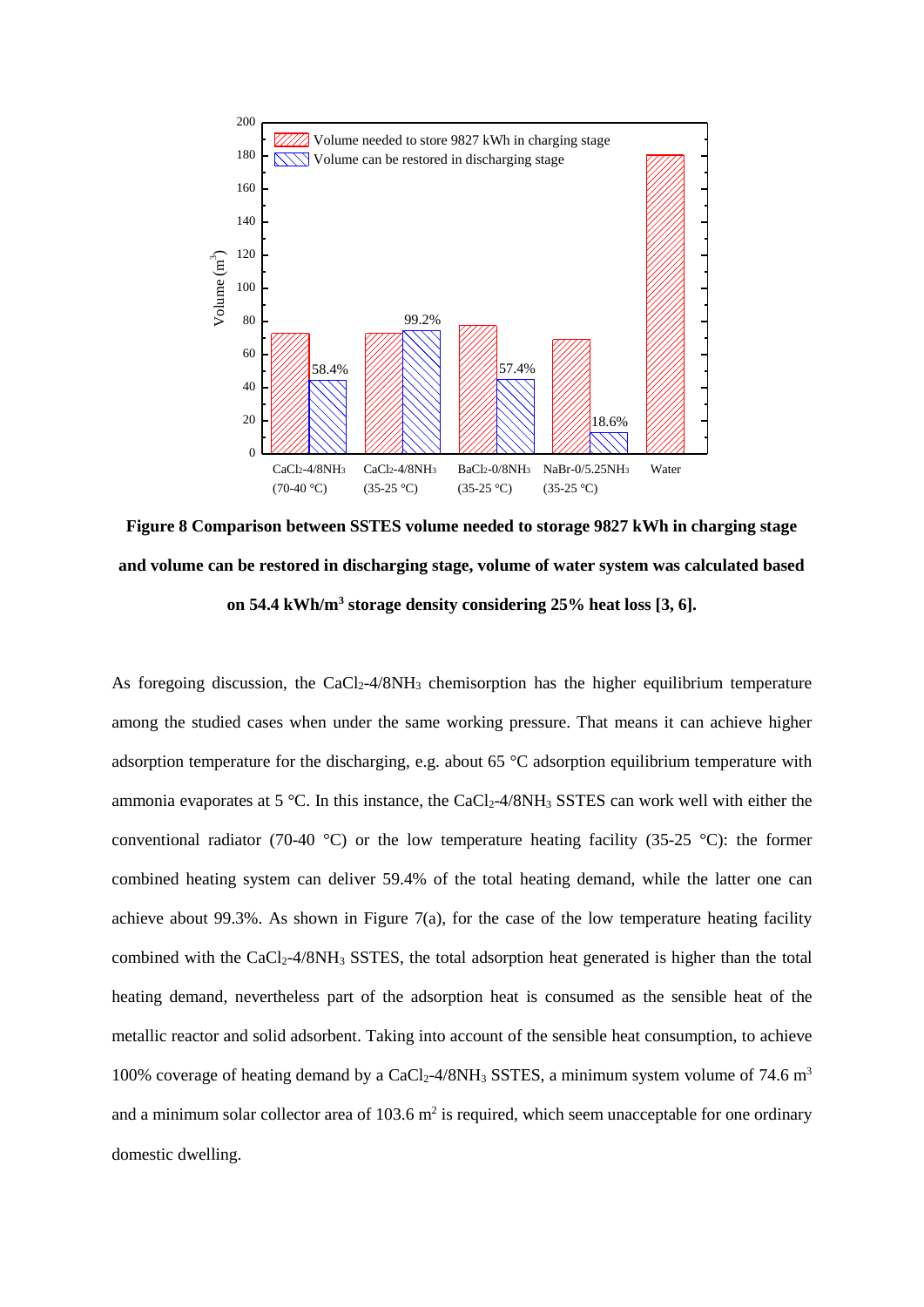The NaBr-0/5.25NH<sub>3</sub> chemisorption achieves the highest storage capacity in the charging stage since it has the lowest equilibrium temperature; because of the same reason, it performs the worst in the discharging stage as it has the lowest adsorption temperature, e.g. only about 25  $^{\circ}$ C equilibrium temperature with ammonia evaporated at 5 °C. Such adsorption performance fails to heat the return water for most of the time even for the low temperature heating facility. As a result, only 18.6% of the heating demand can be satisfied by the NaBr-0/5.25NH<sub>3</sub> SSTES.

Among all cases studied, the  $BaCl<sub>2</sub>-0/8NH<sub>3</sub>$  chemisorption has moderate desorption/adsorption temperature therefore comparatively it reaches a balance between non-demanding desorption temperature at the charging stage and sufficient adsorption temperature at the discharging stage. If integrated with the low temperature heating facility, the  $BaCl<sub>2</sub>-0/8NH<sub>3</sub> SSTES$  can contribute about 57.4% of the total heating demand with an additional 2.9% supplied by solar collector, and the rest of heating demand is met by a boiler. The required area of solar collector for such a coverage ratio is  $30.5$  m<sup>2</sup> which is a reasonable value for ordinary dwelling's roof installation. The required volume of the SSTES is  $45.2 \text{ m}^3$ , which seems still problematic, too large to be domestically applied. One straightforward solution is to reduce the system volume with smaller contribution of the SSTES and lower recovery of solar energy, which can still substantially reduce energy cost and carbon footprint of domestic households. The current study assumes the dwelling was maintained at 21 °C throughout the six months of the discharging stage, in fact, which is not necessary in reality; moreover, the heat loss of the dwelling can be significantly reduced by better insulation, then the SSTES system volume can be further reduced to an acceptable range. Radically, this issue can be alleviated through increasing the bulk density of the adsorbent (currently  $450 \text{ kg/m}^3$ ), then further investigation is necessary to confirm the heat and mass transfer performance with high bulk density.

# **Table 4 Performance of discharging process using different heating facilities under optimal reactor unit umber in discharging group.**

| Discharging | Number of the    | Chemisorption                 | Storage | Coverage | Coverage | Required |
|-------------|------------------|-------------------------------|---------|----------|----------|----------|
|             | modular tubes in | heat can be used <sup>a</sup> | system  | ratio by | ratio by | solar    |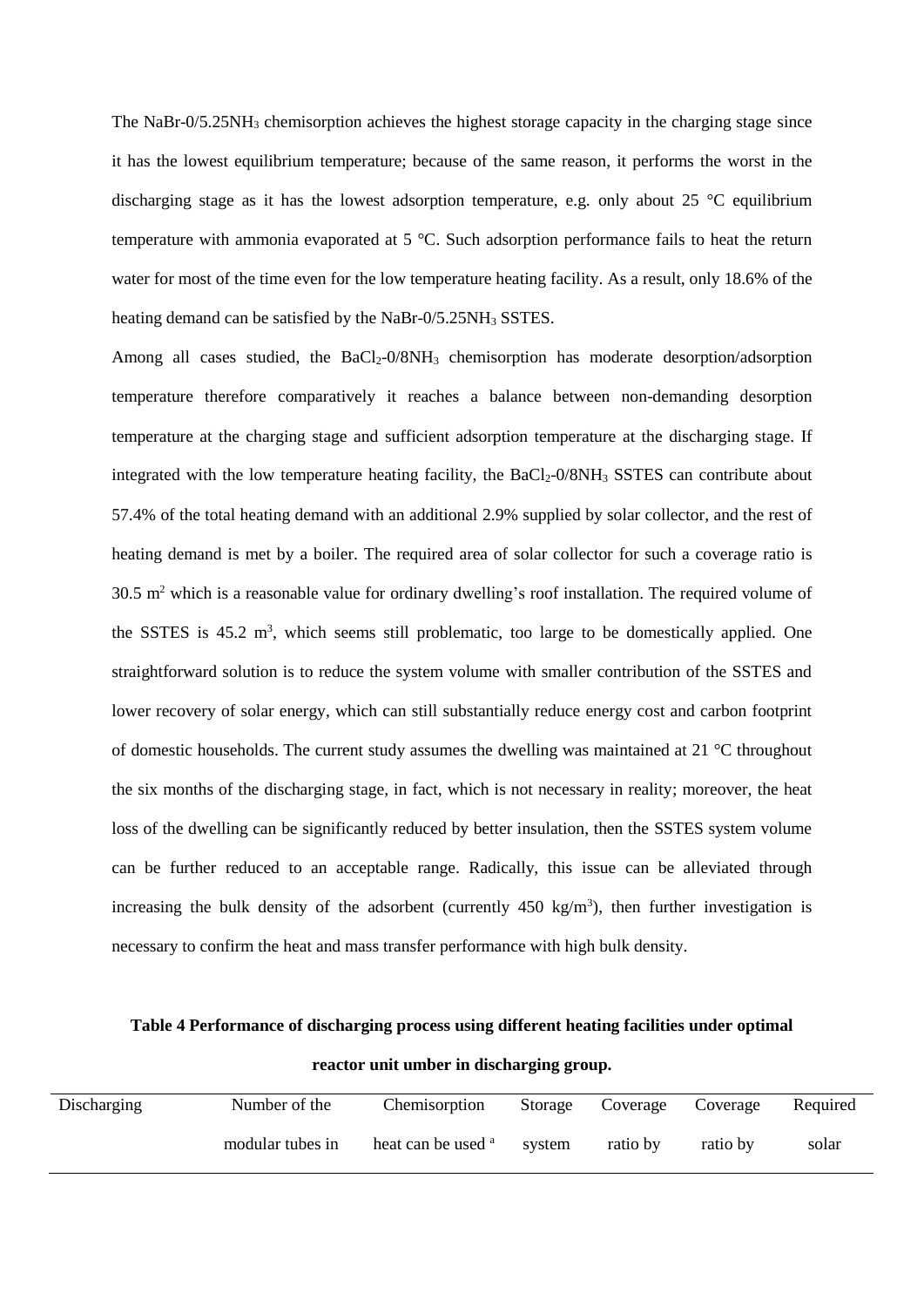|                                            | discharging group | (kWh) | volume            | <b>SSTES</b> | solar $(\%)$ | collector                  |
|--------------------------------------------|-------------------|-------|-------------------|--------------|--------------|----------------------------|
|                                            |                   |       | (m <sup>3</sup> ) | (% )         |              | area $b$ (m <sup>2</sup> ) |
| CaCl <sub>2</sub> -4/8NH <sub>3</sub> (70- | 30                | 6030  | 44.7              | 58.4         | 1.0          | 62.0                       |
| $40^{\circ}$ C)                            |                   |       |                   |              |              |                            |
| CaCl <sub>2</sub> -4/8NH <sub>3</sub> (35- | 20                | 10072 | 74.6              | 99.2         | 0.1          | 103.6                      |
| $25^{\circ}$ C)                            |                   |       |                   |              |              |                            |
| BaCl <sub>2</sub> -0/8NH <sub>3</sub> (35- | 50                | 5718  | 45.2              | 57.4         | 2.9          | 30.5                       |
| $25^{\circ}$ C)                            |                   |       |                   |              |              |                            |
| NaBr-0/5.25NH <sub>3</sub>                 | 40                | 1847  | 13.0              | 18.6         | 7.0          | 9.1                        |
| $(35-25 °C)$                               |                   |       |                   |              |              |                            |

<sup>a</sup> This heat was consumed as both sensible heat of adsorbent/reactor and useful heat of water heating.

<sup>b</sup> This area was calculated based on specific chemisorption charging capacity per unit area of solar collector obtained in charging stage.

## **4 Conclusions**

The seasonal solar thermal energy storage using ammonia-based chemisorption for domestic application in the UK was studied in the current paper. Three different working pairs,  $CaCl<sub>2</sub>-4/8NH<sub>3</sub>$ , BaCl<sub>2</sub>-0/8NH<sub>3</sub> and NaBr-0/5.25NH<sub>3</sub> were studied for chemisorption unit to be integrated with two different types of solar collector (flat-plate type and evacuated tube type) and two types of end-user heating facilities (high temperature radiator and low temperature floor heating/fan convector). The chemisorption modular reactors (finned-tube design) was heated or cooled group by group at both thermal charging and discharging stages. The selection of the chemisorption working pairs and the strategy of the group operation has been discussed for the optimal performance and system design. The major conclusions are:

(a) The preferable working pairs should have the less sloping equilibrium line in the Clausius-Clapeyron *P*-*T* diagram, meaning not only have relatively low desorption temperature that matches with the capability of the solar collectors, but also have sufficiently high adsorption temperature for space heating.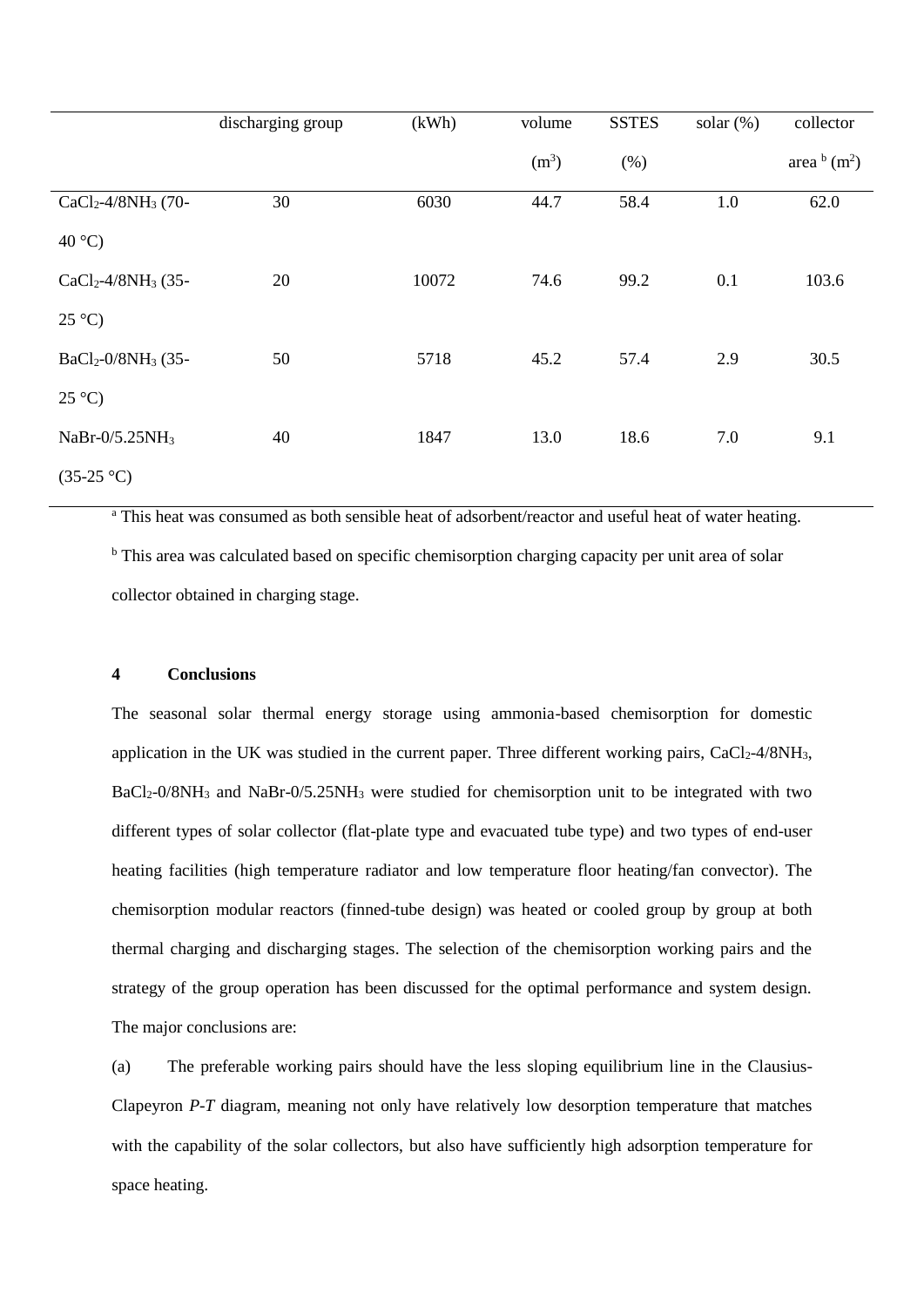(b) The CaCl2-4/8NH<sup>3</sup> chemisorption was capable to deliver 58.4% of the total heating demand when using conventional radiators, and deliver nearly 100% when using low-temperature heating facility, under the real weather condition during the months from October to March. To fully charge this amount of thermal energy at charging stage, the evacuated tube solar collector with the area of 62.0 m<sup>2</sup> and 103.6 m<sup>2</sup> and the SSTES with a volume of 44.7 m<sup>3</sup> and 77.6 m<sup>3</sup> were required, respectively, which could cause reluctance of employing such a SSTES for domestic application

(c) The NaBr-0/5.25NH<sub>3</sub> chemisorption can store most solar heat at thermal charging stage and had the largest energy density comparing to the other two working salts studied, however, the low adsorption temperature significantly limits its effectiveness at thermal discharge stage, only able to contribute about 18.6% of the heating demand when even using low-temperature heating facility.

(d) The BaCl2-0/8NH<sup>3</sup> chemisorption had more preferable equilibrium temperature than the other two working pairs to reach the balance of non-demanding desorption temperature at thermal charging stage and moderate adsorption temperature at discharging stage. A  $BaCl<sub>2</sub>-0/8NH<sub>3</sub> SSTES$  with a volume of 45.2 m<sup>3</sup> integrated with a 30.5 m<sup>2</sup> solar collector can cover 57.4% of the total heating demand when using low-temperature heating facility.

(e) The volume of the necessary system components has been taken into consideration in this work to discuss the storage energy density of the chemisorption storage systems, which was lower than the material-based value. Further investigation on the bulk density of the adsorbent composite with decent heat and mass transfer performance is worth more effort to significantly reduce the system volume.

### **Acknowledgement**

The authors gratefully acknowledge the support from the Heat-STRESS project (EP/N02155X/1) and Centre for Energy Systems Integration (EP/P001173/1) funded by the Engineering and Physical Science Research Council.

#### **Reference**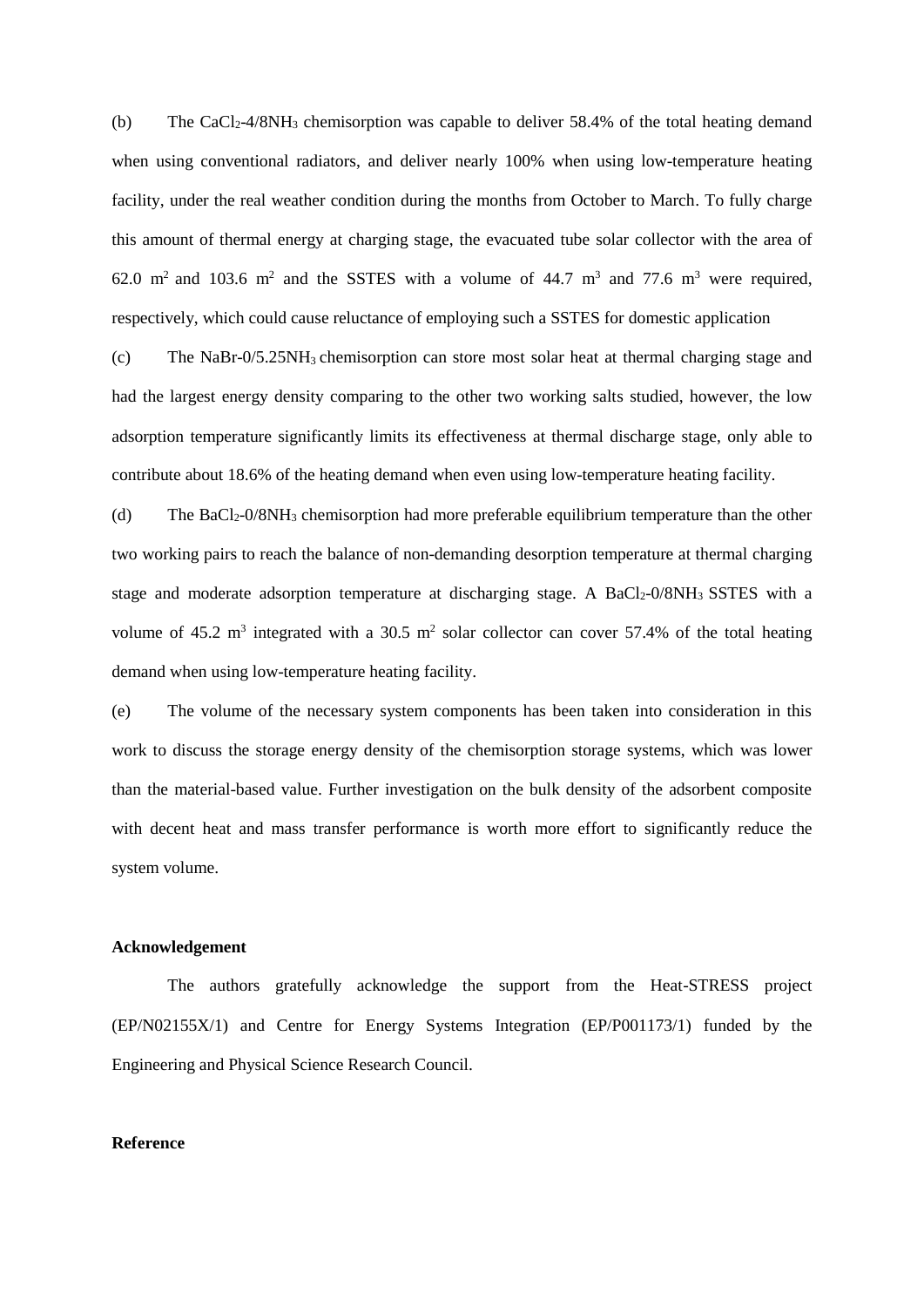[1] Department of Business, Energy & Industrial Strategy. Energy consumption in the UK 2017 Data Tables, London, UK, 2017.

[2] Jardine C, Lane K. Photovoltaics in the UK: An introductory guide for new consumers. Oxford: Environmental Change Institute 2003.

[3] Pinel P, Cruickshank CA, Beausoleil-Morrison I, Wills A. A review of available methods for seasonal storage of solar thermal energy in residential applications. Renewable and Sustainable Energy Review 2011; 15: 3341–3359.

[4] Mangold D, Schmidt T. The next generations of seasonal thermal energy storage in Germany. [www.solites.de/download/literatur/07-Mangold\\_ESTEC%202007.pdf](http://www.solites.de/download/literatur/07-Mangold_ESTEC%202007.pdf) (Available May 2017).

[5] Fisch MN, Guigas M, Dalenback JO. A review of large-scale solar heating system in Europe. Solar Energy 1998; 63:355–366.

[6] N'Tsoukpoe KE, Liu H, Le Pierres N, Luo L. A review on long-term sorption energy storage. Renewable and Sustainable Energy Review 2009; 13: 2385–2396.

[7] Ma Z, Bao H, Roskilly AP. Feasibility study of seasonal solar thermal energy storage in domestic dwellings in the UK. Solar Energy 2018; 162:489–499.

[8] Li T, Wang R, Kiplagat JK, Kang Y. Performance analysis of an integrated energy storage and energy upgrade thermochemical solid-gas sorption system for seasonal storage of solar thermal energy. Energy 2013; 50:454–467.

[9] Li TX, Wu S, Yan T, Wang RZ, Zhu J. Experimental investigation on a dual-mode thermochemical sorption energy storage system. Energy 2017; 140:383–394.

[10] Jiang L, Wang R, Wang LW, Roskilly AP. Investigation on an innovative resorption system for seasonal thermal energy storage. Energy Conversion and Management 2017; 149:129–139.

[11] Bao HS, Oliveira RG, Wang RZ, Wang LW. Choice of low temperature salt for resorption refrigerator. Industrial & Engineering Chemistry Research 2010; 49:4897–4903.

[12] Skagestad B, Mildenstein P. District heating and cooling connection handbook. The International Energy Agency 1999.

[13] Myhren JA. Potential of ventilation radiators: performance assessment by numerical, analytical and experimental investigations. Doctoral Thesis, KTH, Sweden.